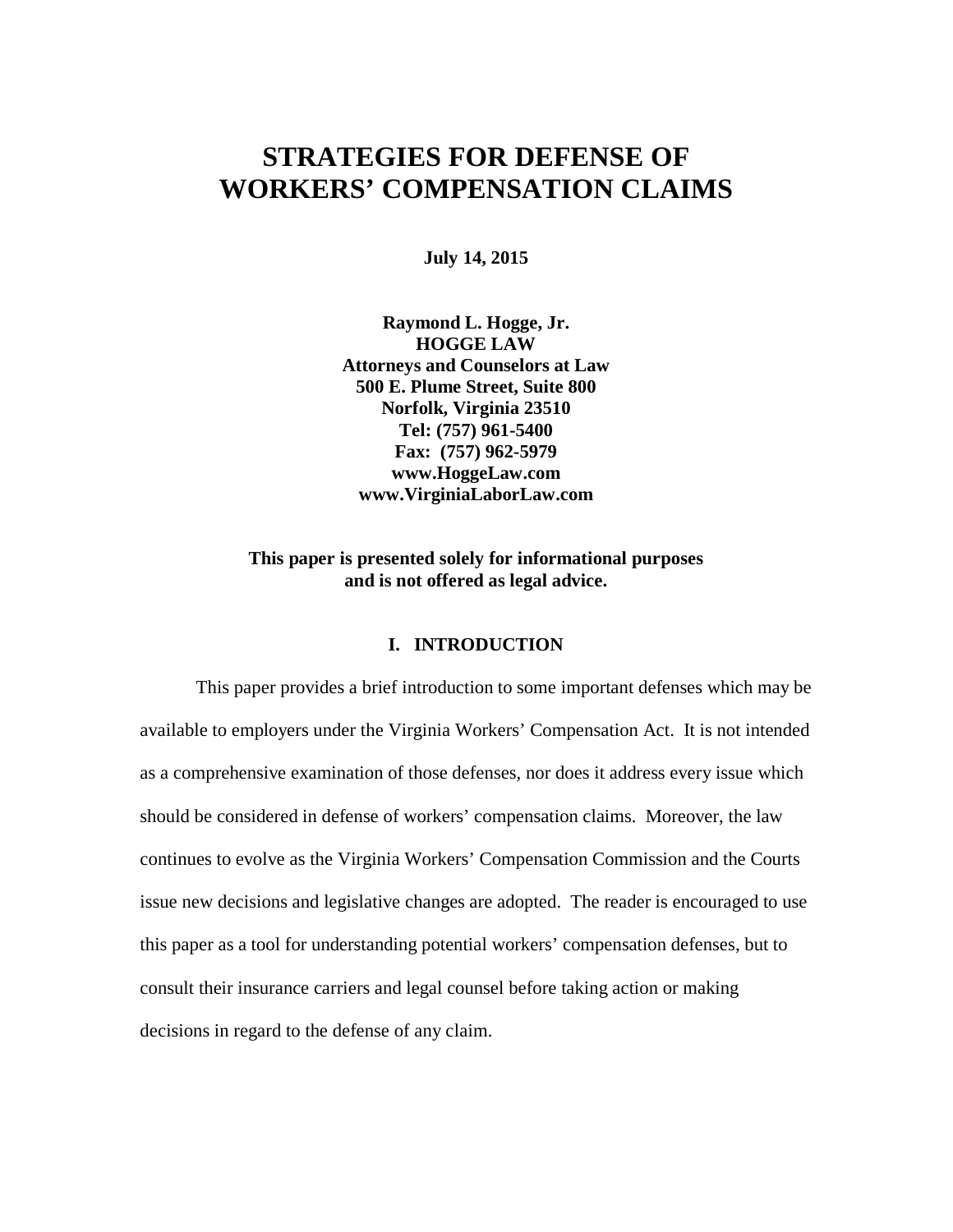#### **II. DEFENSES TO WORKERS COMPENSATION CLAIMS**

#### **1. NO COVERAGE**

The Act provides a number of exclusions from coverage for certain employers and workers, including the following.

## **a. Fewer Than Three Employees**

In general, the Virginia Workers' Compensation Act applies to all employers. The Act excludes, however, employers having fewer than three regular employees in Virginia, unless the employer and employees voluntarily agree to coverage. Va. Code § 65.2-101(2)(h). To prevail on this defense, the employer must prove that it had fewer than three employees working in Virginia. If it does, it may still be subject to the Act if the commission finds that, at the time of the accident, the employer's "established mode of operating the business" regularly required three or more employees. *Perry v. Deslisle*, 46 Va. App. 57, 64 (2005).

## **b. Casual Labor**

The Act excludes casual labor from coverage. Va. Code § 65.2-101(2)(e). Casual labor is workers who perform work not normally performed by the employer. *See Board of Supervisors v. Boaz*, 176 Va. 126 (1940).

## **c. Domestic Servants**

The Act excludes domestic servants from coverage. Va. Code  $\S 65.2\n-101(2)(e)$ .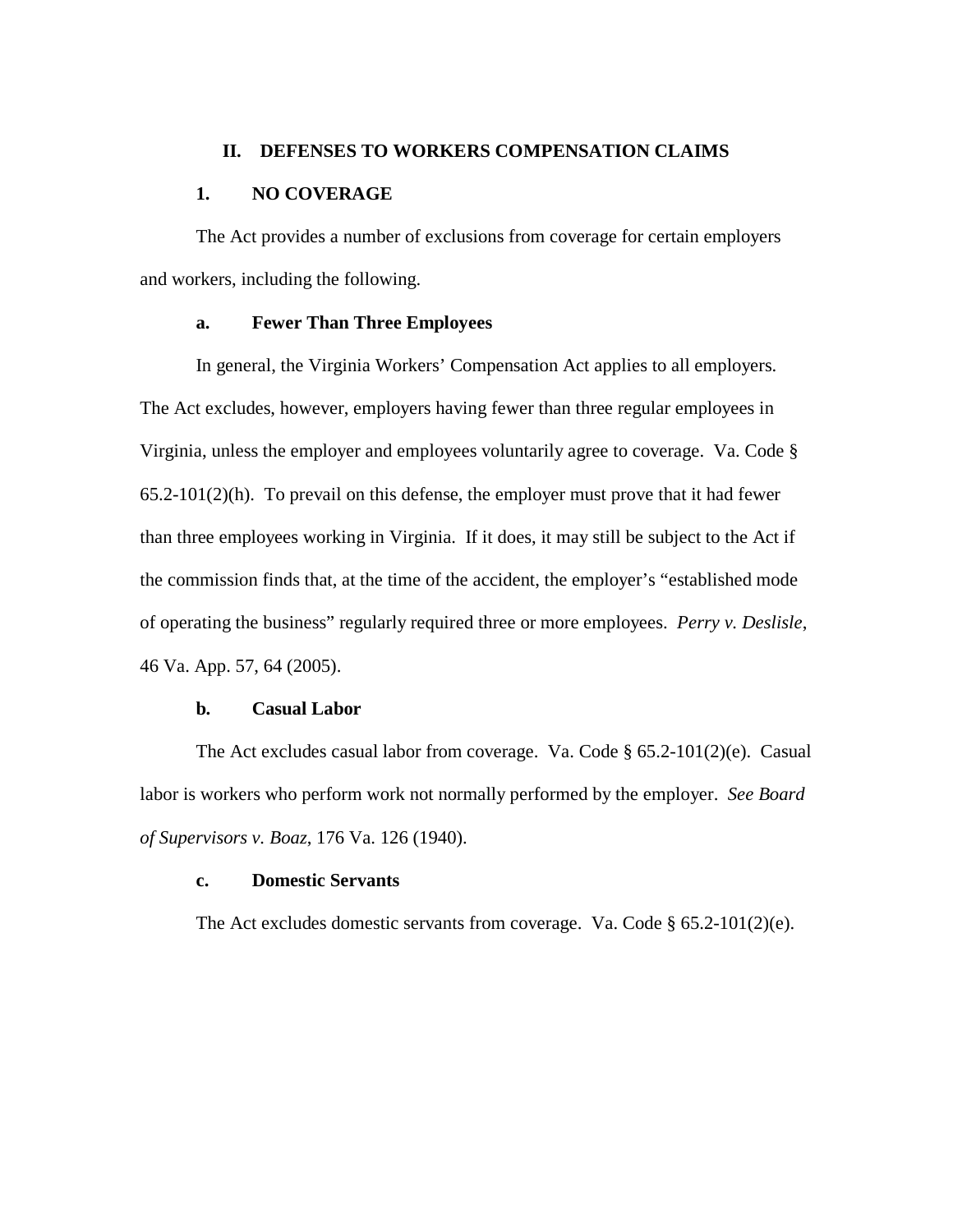## **d. Farm Laborers**

The Act excludes from coverage farm and horticultural laborers, unless the employer regularly has in service more than three full-time employees. Va. Code § 65.2-  $101(2)(g)$ .

## **2. NO EMPLOYMENT RELATIONSHIP**

## **a. Employment Relationship Required**

The Virginia Workers' Compensation Act applies only to employees. An independent contractor is not entitled to benefits. The status of a worker as an employee or independent contractor is a source of frequent dispute. In determining whether a worker is an employee, the power to direct and control the worker in the performance of his work is the most important consideration. Other considerations include the right to hire, the power to discharge, and the obligation to pay wages. *See, e.g., Phillips v. Brinkley*, 194 Va. 62 (1952); *Coker v. Garrett*, 191 Va. 747 (1951). Execution of an independent contractor agreement may be considered, but is not controlling. *See Cunningham v. Special Touch, Inc*., VWC File No. 229-64-44 (Jan. 30, 2008).

## **b. Statutory Employers and Employees**

An employer may become the statutory employer of workers of a subcontractor. The Act provides:

> A. When any person (referred to in this section as "owner") undertakes to perform or execute any work which is a part of his trade, business or occupation and contracts with any other person (referred to in this section as "subcontractor") for the execution or performance by or under such subcontractor of the whole or any part of the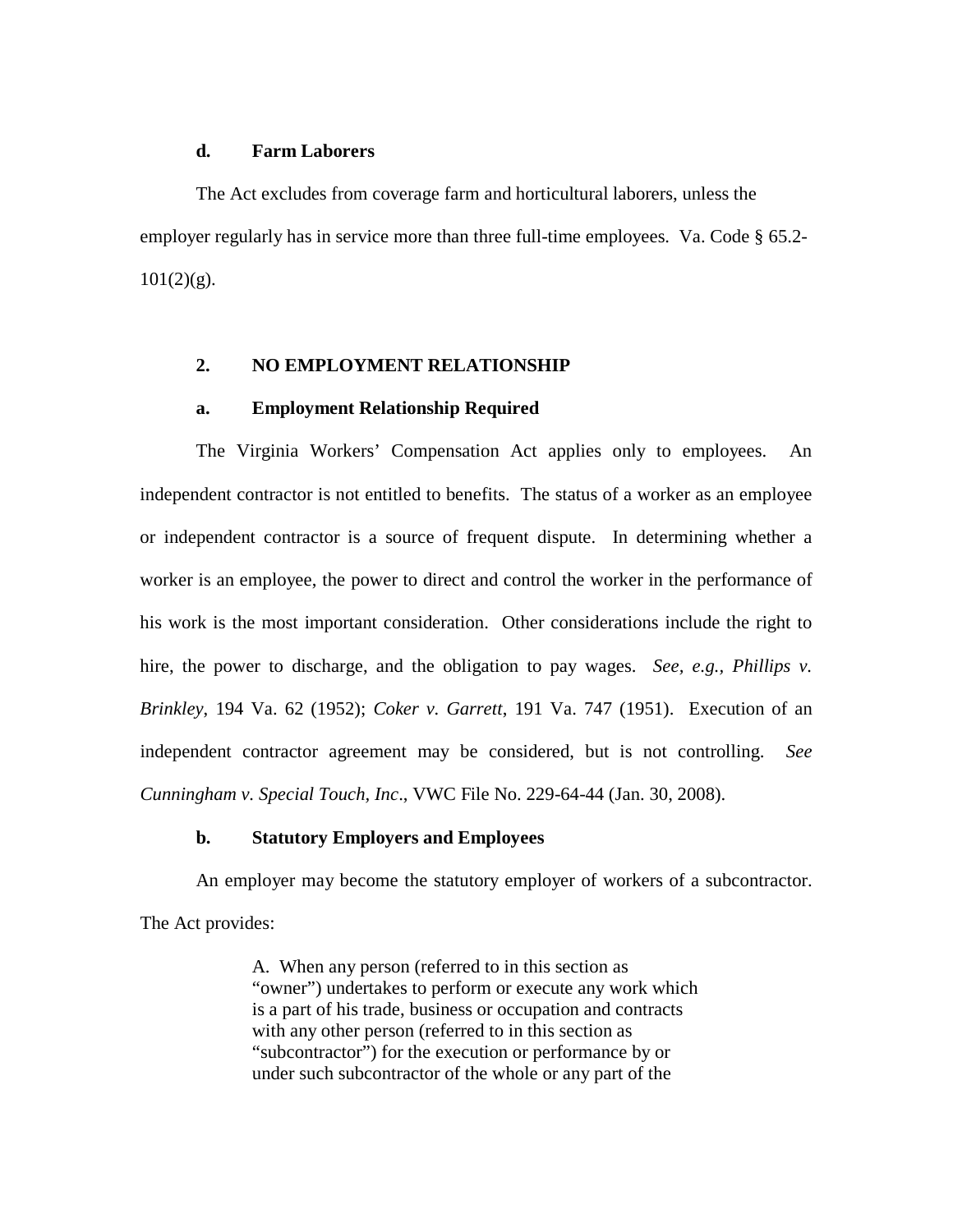work undertaken by such owner, the owner shall be liable to pay to any worker employed in the work any compensation under this title which he would have been liable to pay if the worker had been immediately employed by him.

B. When any person (referred to in this section as "contractor") contracts to perform or execute any work for another person which work or undertaking is not a part of the trade, business or occupation of such other person and contracts with any other person (referred to in this section as "subcontractor") for the execution or performance by or under the subcontractor of the whole or any part of the work undertaken by such contractor, then the contractor shall be liable to pay to any worker employed in the work any compensation under this title which he would have been liable to pay if that worker had been immediately employed by him.

C. When the subcontractor in turn contracts with still another person (also referred to as "subcontractor") for the performance or execution by or under such last subcontractor of the whole or any part of the work undertaken by the first subcontractor, then the liability of the owner or contractor shall be the same as the liability imposed by subsections A and B of this section.

Va. Code § 65.2-302.

The status of an employer as a statutory employer can be important for at least two reasons. First, if the immediate employer of an injured worker is uninsured, the statutory employer and its insurance carrier can be liable for workers' compensation for that worker. Second, the exclusivity of the Act (discussed below) can shield the statutory employer from tort liability to the worker for injuries allegedly caused by the statutory employer.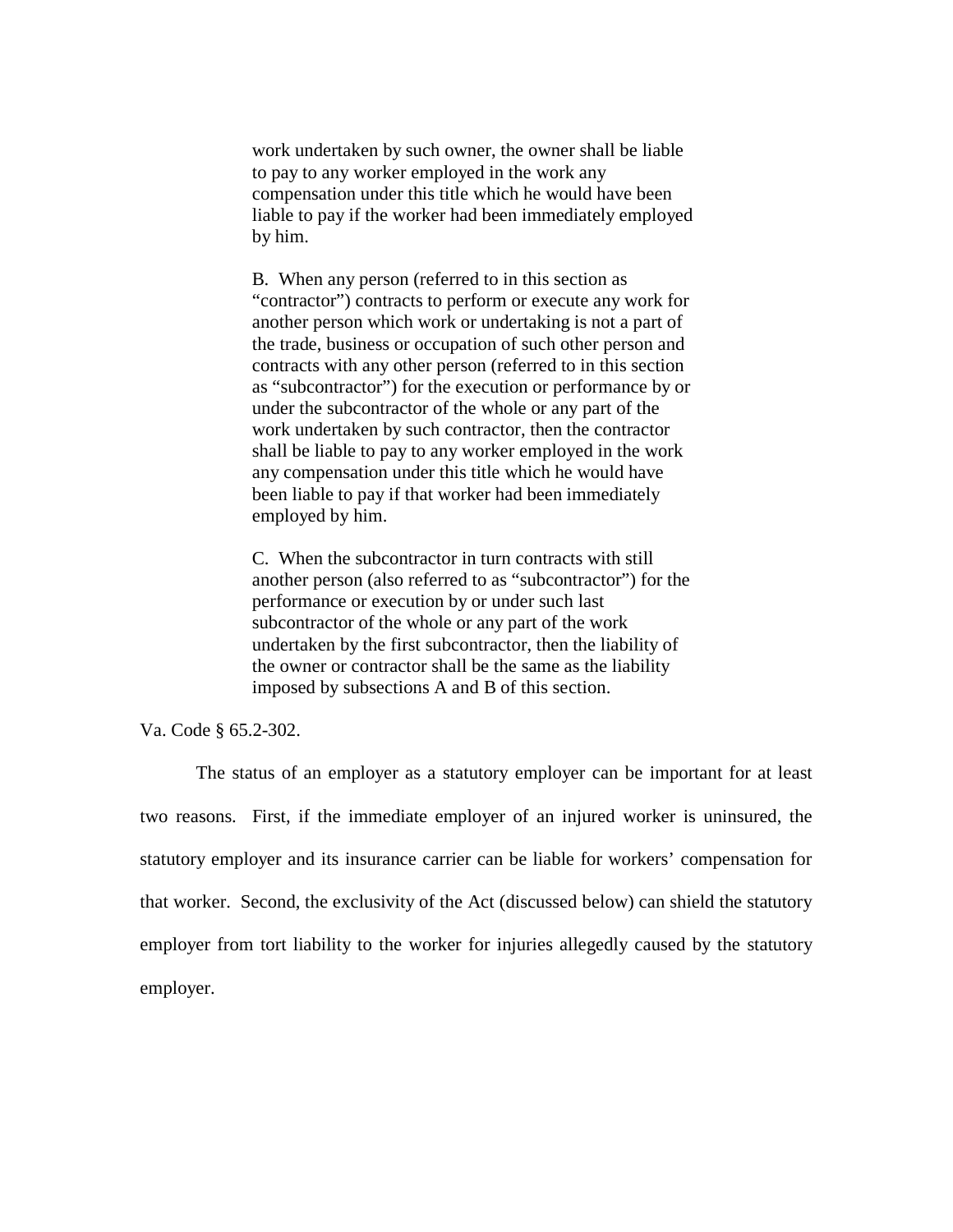## **c. Borrowed Employee Doctrine**

The borrowed employee doctrine was recognized under the Virginia Workers'

Compensation Act in *Ideal Steam Laundry v. Williams*, 153 Va. 176, 149 (1929). There,

the court stated:

[A] servant may be transferred from his service for one master -- who may have made the express contract of employment of the servant and may pay the latter his wages, and be his general master -- to the service of another person other than his general master; in which case -- (1) The special master is alone liable to third persons for injuries caused by such acts as the special servant may commit in the course of his employment; (2) the special servant must look to the special master for his indemnity, if he is injured, while the stipulated work is in progress, by dangerous conditions resulting from the special master's failure to fulfil [sic] one of those duties which the law imposes upon the masters for the benefit and protection of their servants.

In *Metro Machine Corp. v. Mizenko*, 224 Va. 78, 82-83 (1992), the Court

emphasized that there are a number of factors which should be considered in determining

whether a worker is a borrowed employee but that the most important factor is control:

Under the borrowed servant doctrine, a worker, although directly employed by one entity, may be transferred to the service of another so that he becomes the employee of the second entity with all the legal consequences of the new relation. One of the legal consequences of the new relation is that workers' compensation is the injured employee's exclusive remedy against the second entity-employer.

[C]ontrol over the employee is the most important factor in consideration of the borrowed servant status, although it alone may not be dispositive. Factors generally accepted as appropriate considerations in this area ... include: (1) who has control over the employee and the work he is performing; (2) whether the work performed is that of the borrowing employer; (3) was there an agreement between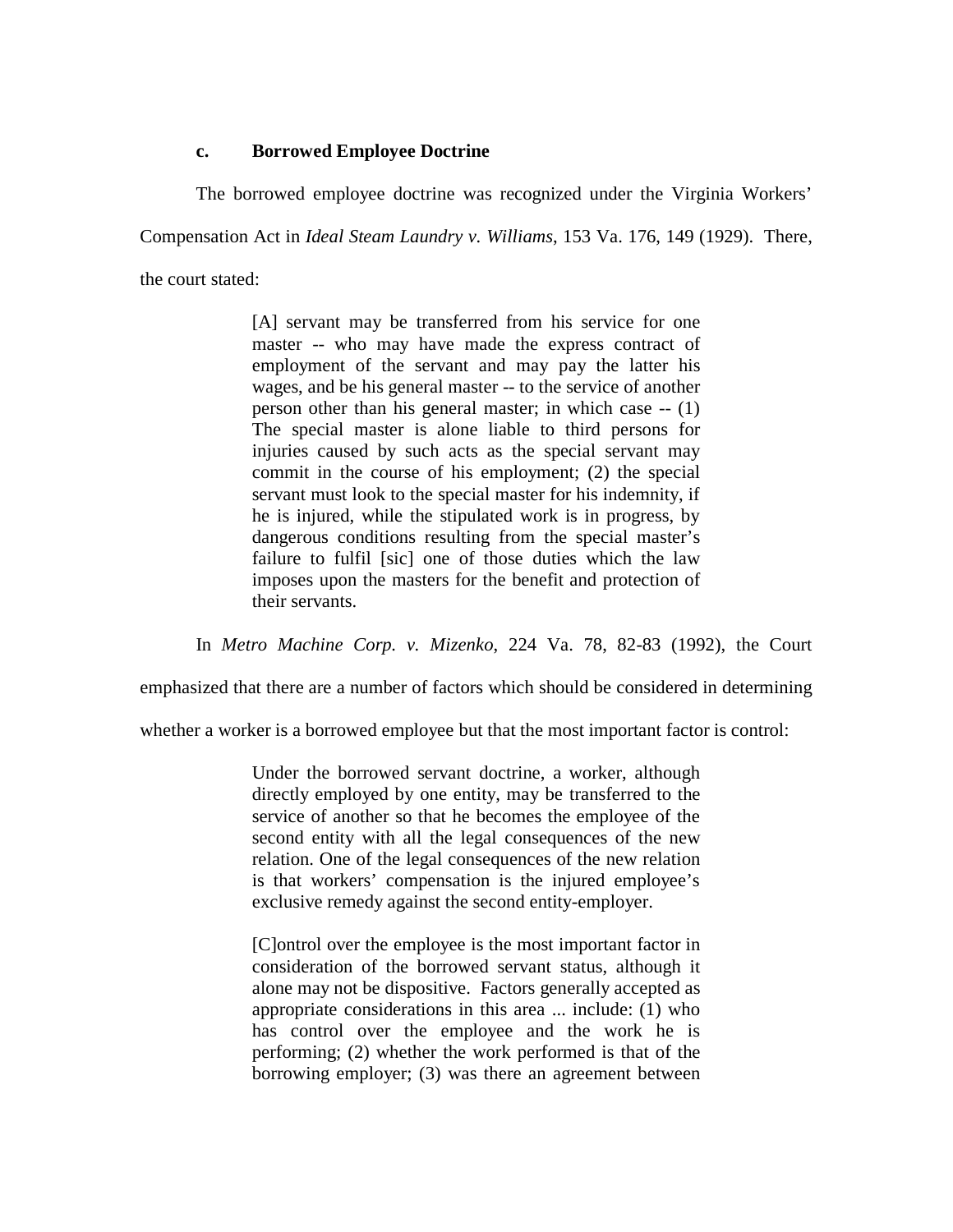the original employer and the borrowing employer; (4) did the employee acquiesce in the new work situation; (5) did the original employer terminate its relationship with the employee; (6) who is responsible for furnishing the work place, work tools and working conditions; (7) the length of the employment and whether it implied acquiescence by the employee; (8) who had the right to discharge the employee; and (9) who was required to pay the employee.

In *Liberty Mutual Ins. Corp. v. Herndon*, No. 0936-11-3, 59 Va. App. 544 (Va.

Ct. App. Feb. 7, 2012), the Virginia Court of Appeals found that the failure of the Deputy Commissioner to address each factor does not render the Commission's finding improper where the Commission clearly "impose<sup>[d]</sup> liability upon the employer who was most directly responsible for the employee's actions at the time of the injury."

## **3. NOT AN INJURY**

The Act defines "injury" as follows:

"Injury" means only injury by accident arising out of and in the course of the employment or occupational disease as defined in Chapter 4 (§ 65.2-400 et seq.) and does not include a disease in any form, except when it results naturally and unavoidably from either of the foregoing causes.

Va. Code § 65.2-101. For purposes of the Act, "an injury occurs when a lesion or change in any part of the system produces harm or pain or a lessened facility of the natural use of any bodily activity or capability" but "[a] condition causing disability or pain will not be considered an injury for purposes of the Act unless accompanied by a sudden obvious mechanical or structural change in the body." *Snead v. Harbaugh*, 241 Va. 524 (1991).

Not every harm constitutes an "injury" under the Act. Injury to reputation, for example, is not to be an injury within the meaning of the Act. *Snead v. Harbaugh*, *supra*.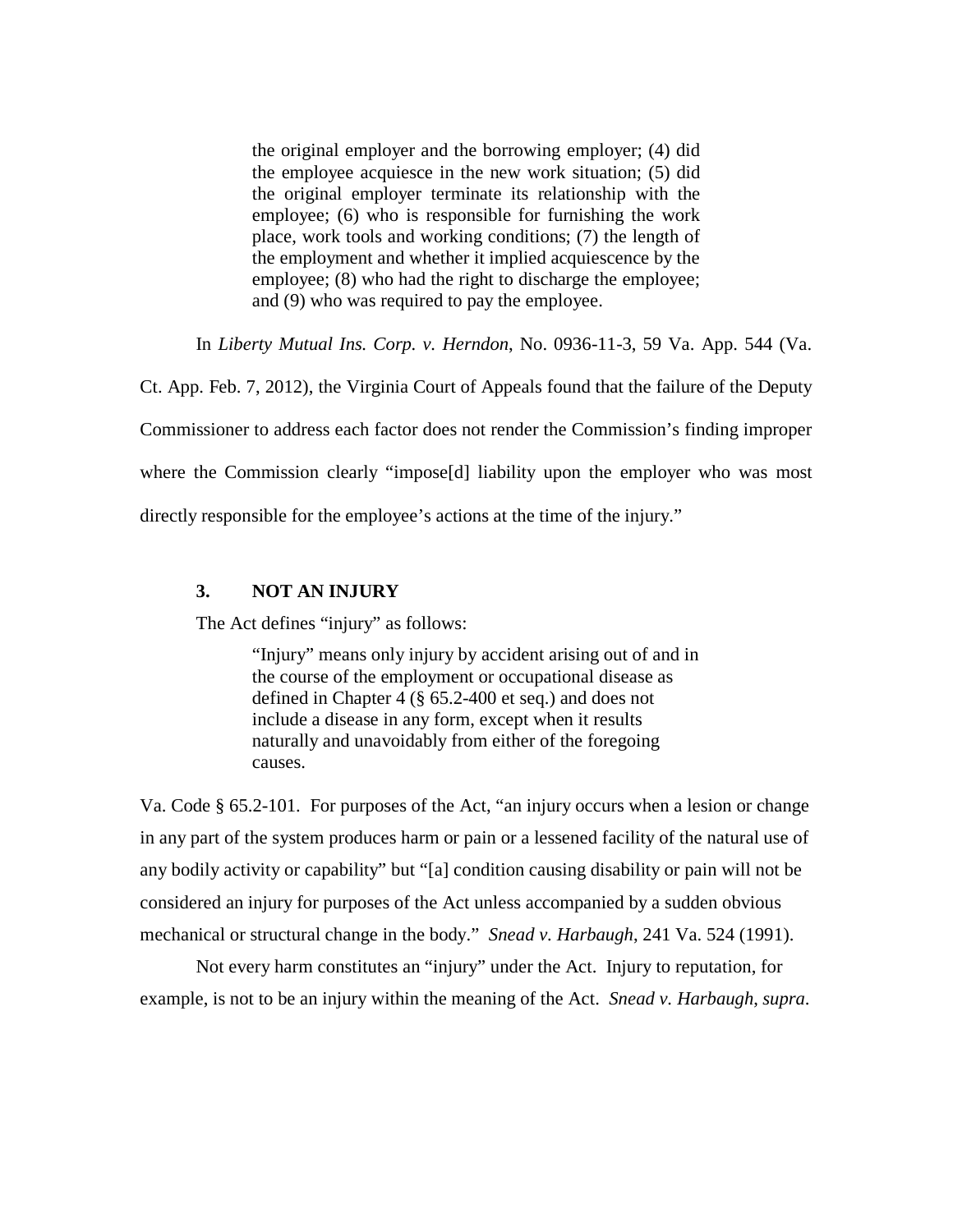#### **4. NOT AN ACCIDENT**

#### **a. Accident Defined**

"A claimant establishes an injury by accident if there is (1) an identifiable incident; (2) that occurs at some reasonably definite time; (3) an obvious sudden mechanical or structural change in the body; and (4) a causal connection between the incident and the bodily change." *Teasley v. Montgomery Ward & Co*., 14 Va. App. 45, 48 (1992), quoting *Chesterfield County v. Dunn*, 9 Va. App. 475, 476 (1990).

## **b. Gradual Onset**

Usually, there is not "accident" is there is a gradual onset of symptoms such that the employee cannot attribute the injury to "any identifiable movement, incident, or event." *Badische Corp. v. Starks*, 221 Va. 910, 914 (1981).

In *Badische Corp. v. Starks*, 221 Va. 910 (1981), the claimant had a history of back complaints and suffered gradual onset of pain in her lower back and leg while she was working. The Court held the claimant had not proven an accident because she had not "identified the injury with a movement made or action taken at a particular time at work and arising out of and in the course of the employment" and that "where the employee cannot so identify an incident causing his injury... he cannot recover compensation." 221 Va. at 913.

In *Virginia Elec. & Power Co. v. Cogbill*, 223 Va. 354 (1982), the employee claimed he suffered a lumbar strain because of prolonged sitting and occasional bending forward in a chair. The Supreme Court found the claimant failed to prove an "accident"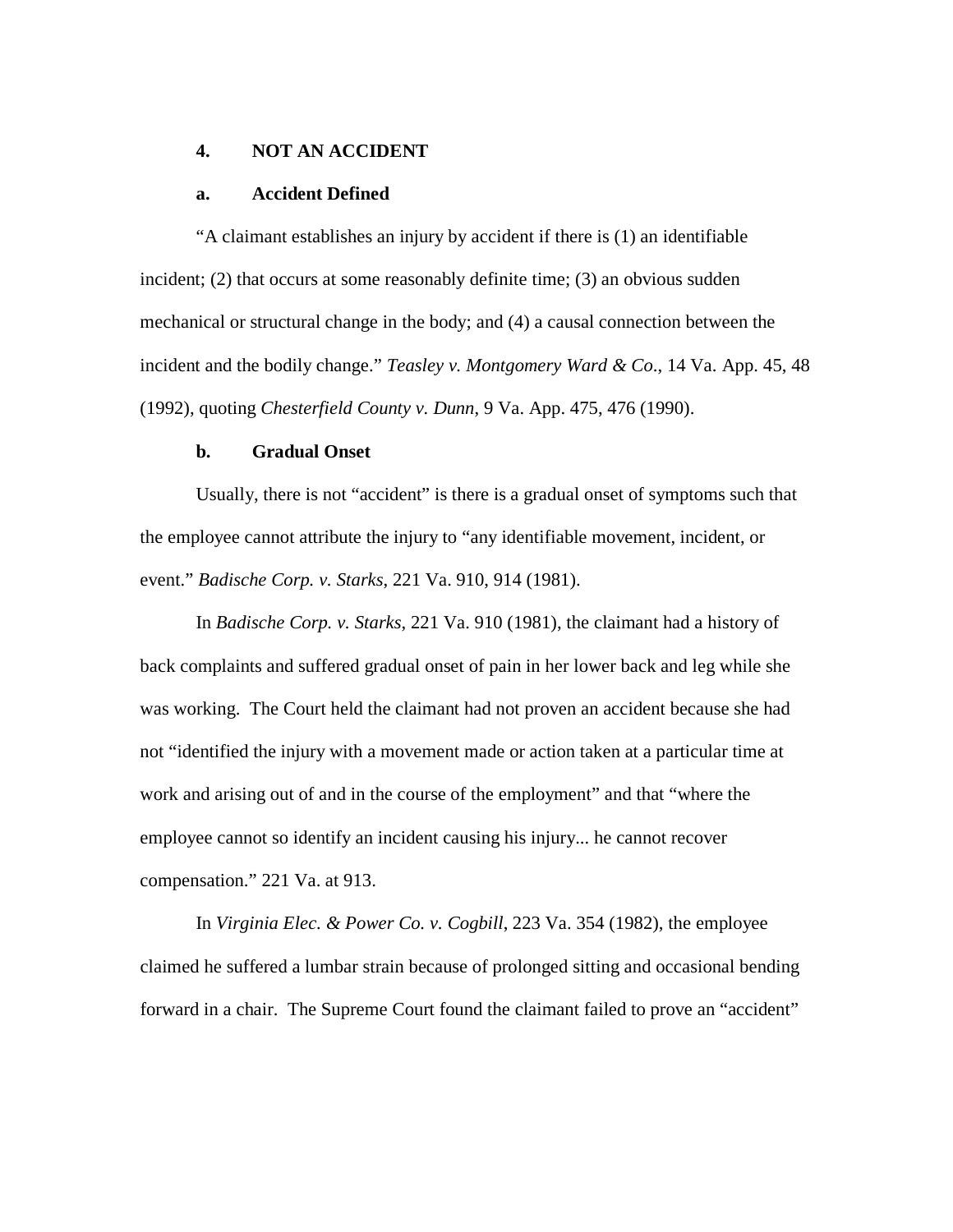within the meaning of the Act because she "suffered no sudden, obvious mechanical or structural change." Cogbill, 223 Va. at

In *Southern Express v. Green*, 257 Va. 181 (1999), the employee suffered chilblains as a result of exposure to cold temperature in a walk-in cooler during a fourhour period. The Court ruled that this constituted an injury by accident under the Act "because the claimant proved that she sustained the injury at a particular time and place and upon a particular occasion, that it was caused by an identifiable incident, and that it resulted in a structural change in her body...." 257 Va. at 183." "The evidence in this case shows that Green's chilblains were not an injury of gradual growth caused by the cumulative effect of many acts done or many exposures to conditions prevalent in the work, no one of which can be identified as the cause of the harm. Instead, the chilblains were the result of some particular piece of work done or condition encountered on a definite occasion. In other words, Green's chilblains resulted from a single exposure to cold temperature on a definite occasion during the performance of a specific piece of work, i.e., an identifiable incident. It was not caused by repeated exposures over a period of months or years."

## **c. Psychological Injuries**

"Whenever the injury is strictly psychological, it must be causally related to a physical injury or be causally related to an obvious sudden shock or fright arising in the course of employment. " *Teasley v. Montgomery Ward & Co*., 14 Va. App. at 45, 48 (1992), quoting *Chesterfield County v. Dunn*, 9 Va. App. 475, 477 (1990). "[A] nervous condition resulting from a sudden shock or fright without physical impact may be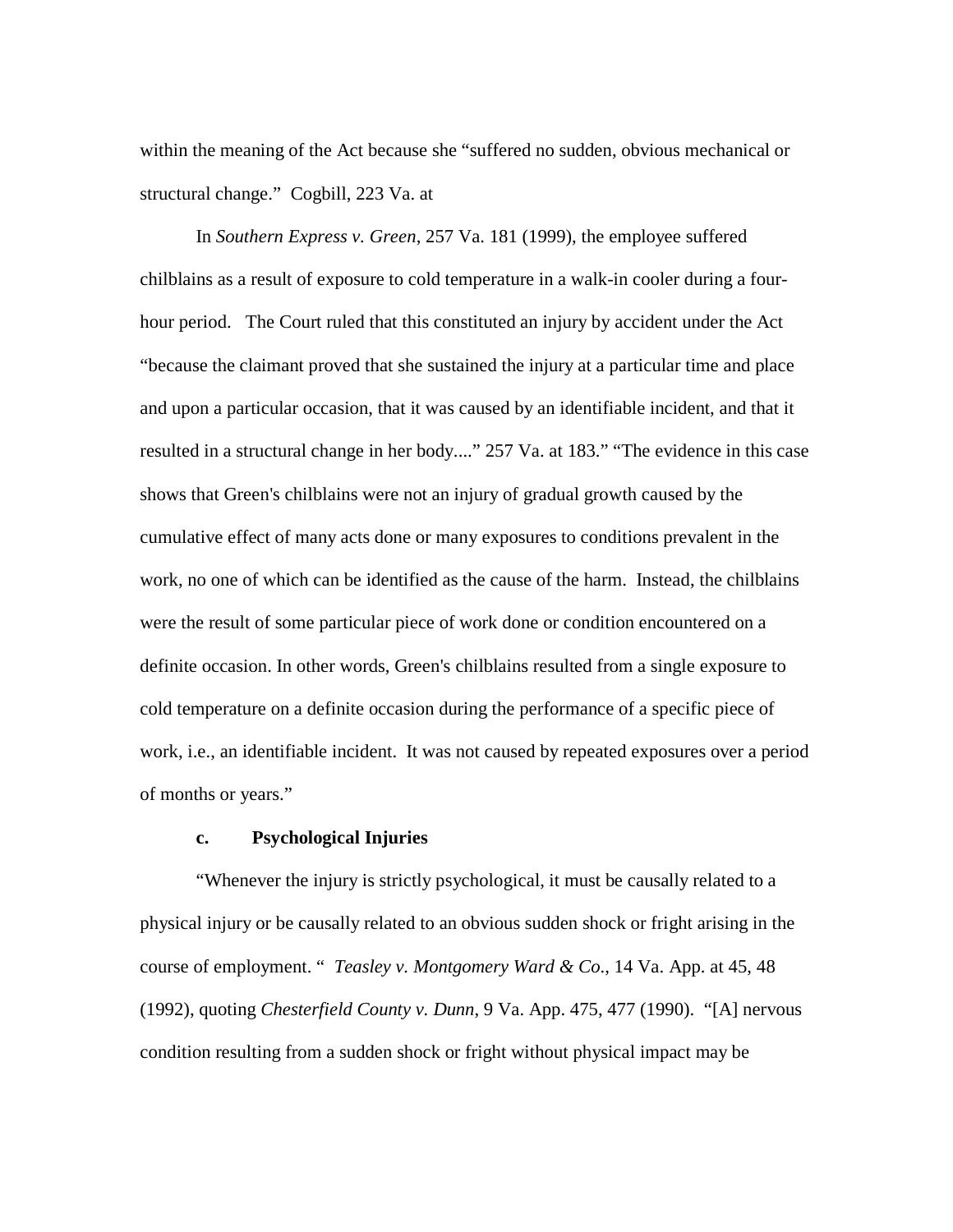compensable." *Teasley*, 14 Va. App. at 48; *see Burlington Mills v. Hagood*, 177 Va. 204 (1941). "[A]n emotional problem resulting after a physical injury may be compensable." *Teasley*, 14 Va. App. at 49; *see Womack and Continental Ins. v. Ellis*, 209 Va. 588 (1969). "However, disagreements over managerial decisions and conflicts with supervisory personnel that cause stressful consequences which result in purely psychological disability ordinarily are not compensable.... [C]onflicts of that nature, standing alone, which result in psychological disability are not sufficient to constitute an injury by accident." *Teasley*, 14 Va. App. at 49. Post-traumatic stress disorder "may be compensable as an injury by accident, depending on the circumstances under which the condition developed," or in some circumstances it may be an ordinary disease of life." *Fairfax County Fire & Rescue Dep't v. Mottram*, 263 Va. 365 (2002).

## **5. NOT ARISING OUT OF THE EMPLOYMENT**

#### **a. Injury Must Arise Out of the Employment**

"[F]or an injury to be compensable under the Workers' Compensation Act, the claimant must prove three elements: (1) that the injury was caused by an accident; (2) that the injury was sustained in the course of the employment; and (3) that the injury arose out of the employment." *Southland Corp. v. Parson*, 1 Va. App. 281, 283-84 (1985). "An accident arises out of the employment when there is a causal connection between the claimant's injury and the conditions under which the employer requires the work to be performed." *United Parcel Serv. of Am. v. Fetterman*, 230 Va. 257, 258 (1985).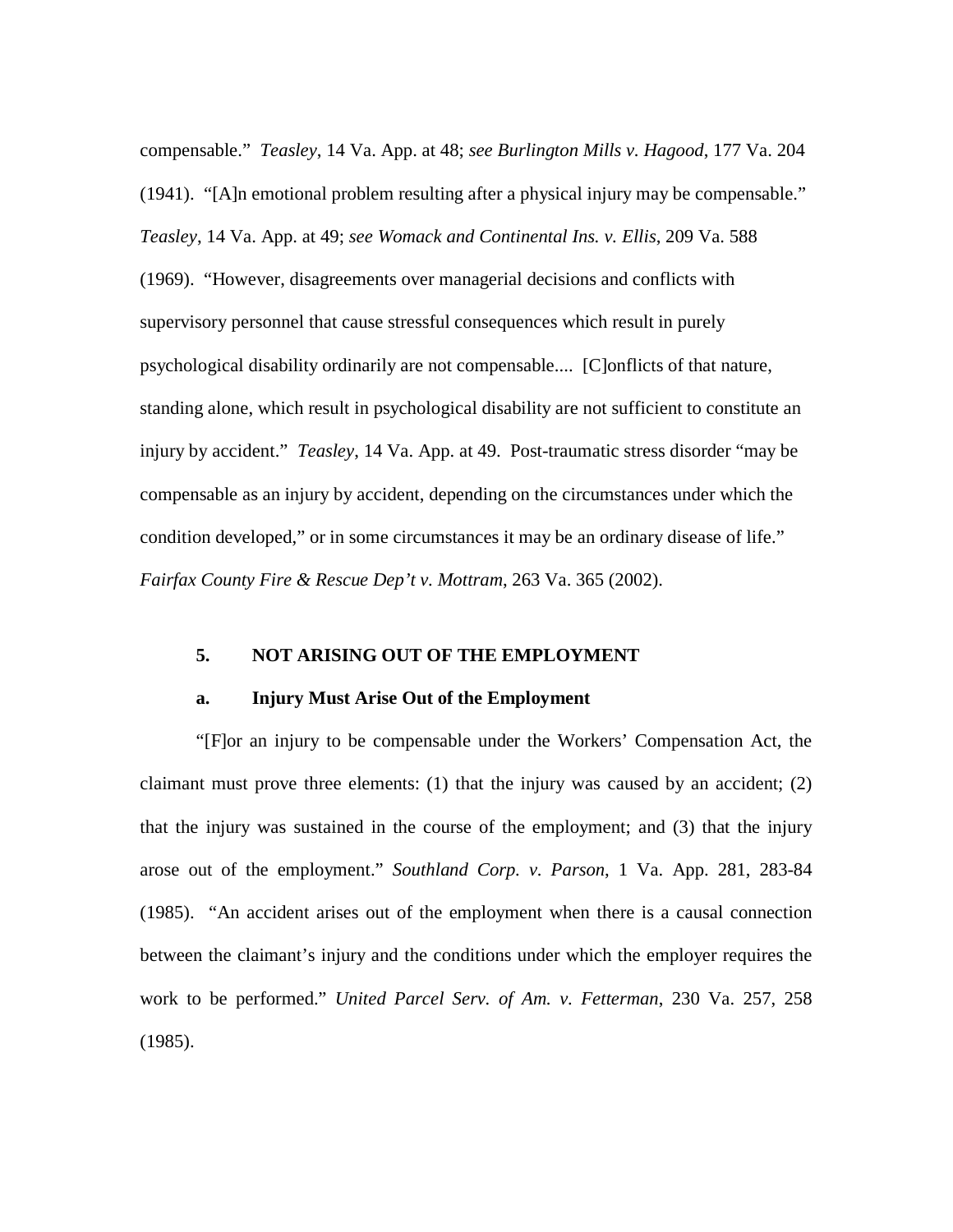## **b. Actual Risk Test**

In determining whether an accident arises out of the employment, some states apply a "position risk" test. Virginia, however, applies an "actual risk" test. *Bernardo v. Carlson Cos. - TGIF*, No. 2590-11-2, 60 Va. App. 400 (Jul. 17, 2012). The Virginia

Supreme Court has explained the actual risk test as follows:

[I[f the injury can be seen to have followed as a natural incident of the work and to have been contemplated by a reasonable person familiar with the whole situation as a result of the exposure occasioned by the nature of the employment, then it arises "out of" the employment. But [the applicable test] excludes an injury which cannot fairly be traced to the employment as a contributing proximate cause and which comes from a hazard to which the workmen would have been equally exposed apart from the employment. The causative danger must be peculiar to the work and not common to the neighborhood. It must be incidental to the character of the business and not independent of the relation of master and servant. It need not have been foreseen or expected, but after the event it must appear to have had its origin in a risk connected with the employment, and to have flowed from that source as a rational consequence.

*Simms v. Ruby Tuesday, Inc*., 281 Va. 114, 122-23 (2011); *Bradshaw v. Aronovitch*, 170

Va. 329, 335 (1938). This description of the actual risk test, particularly the statements that "the causative danger must be peculiar to the work and not common to the neighborhood," has been interpreted as meaning that under the actual risk test an injury does not arise out of the employment if it involves a hazard which would be encountered by the public as well as the worker.

However, in *Liberty Mutual Ins. Corp. v. Herndon*, No. 0936-11-3, 59 Va. App. 544 (2012), the Virginia Court of Appeals rejected that interpretation, stating: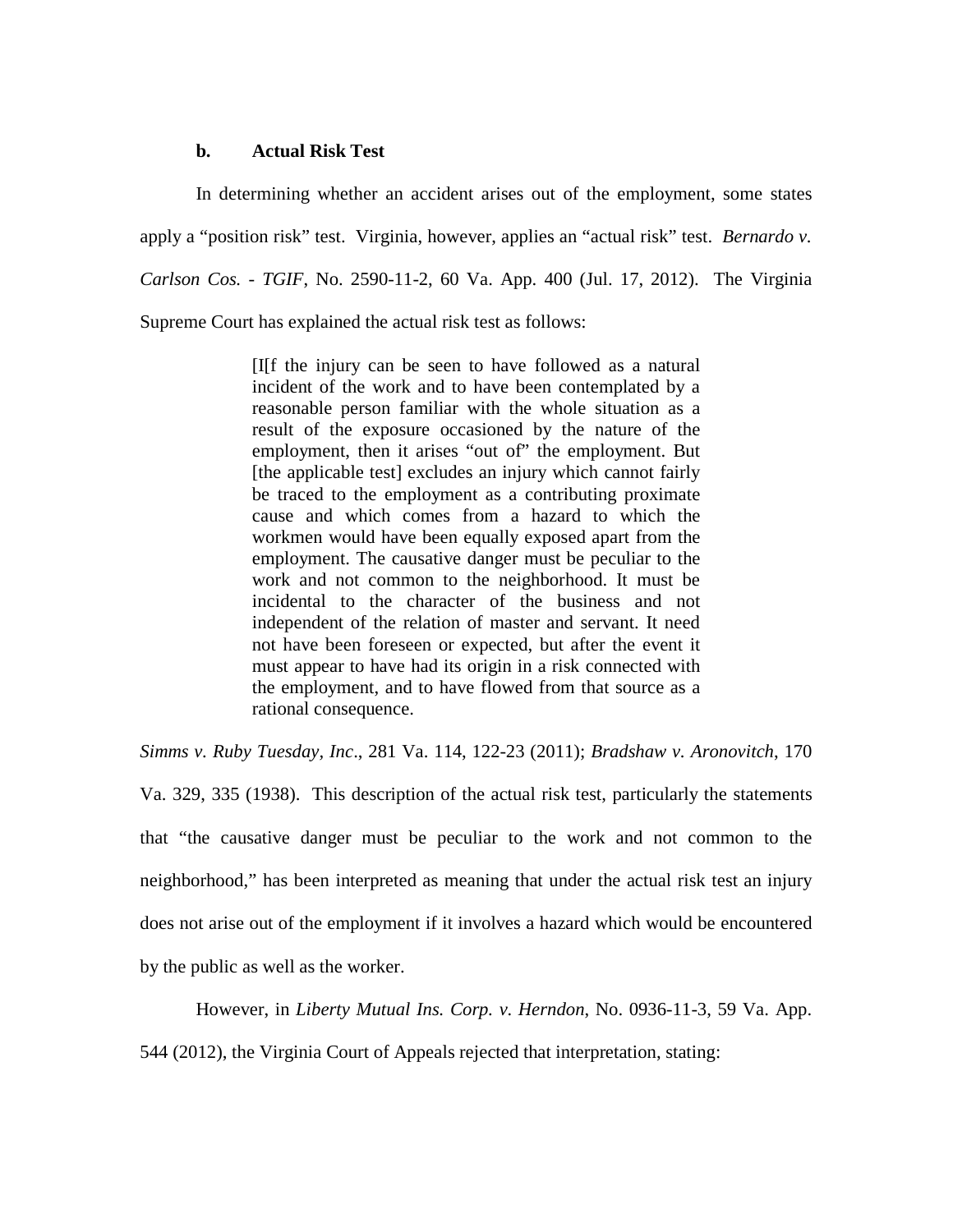The premise that "the causative danger must be peculiar to the work and not common to the neighborhood" is merely a part of the actual risk test, and it must be considered together with the recognition "that an injury is compensable if it appears to have had its origin in a risk connected with the employment, and to have flowed from that source as a rational consequence. Therefore, whether the causative danger encountered by the claimant is something the public would commonly confront is not conclusive in determining whether the danger is an actual risk of employment. A denial of benefits based on the fact that the risk causing a claimant's injury is common to the neighborhood presupposes the risk is not peculiar to the claimant's work. However, if there is a causal relationship between the injury and the claimant's work responsibilities, the risk may indeed be common to the neighborhood, insofar as it is one that the public might also regularly encounter outside the workplace. It matters not that the risk is common to the neighborhood in this sense, as long as the injury can fairly be traced to the employment as a contributing proximate cause.

*Liberty Mutual Ins. Corp. v. Herndon*, Opinion 10 (internal citations and quotations

omitted). Explaining the principles applicable to the actual risk test, the Court stated:

[W]here a claimant has sufficiently proved the existence of a causal relationship between the injury and a hazard in the workplace that is uniquely dangerous and not something that would routinely be encountered by anyone, the injury necessarily arises out of the employment. .... If, however, a claimant cannot establish a causal relationship between a purported work hazard and his injury, the claimant cannot recover under the Workers' Compensation Act.

Thus, where a claimant encounters a causative danger that the public might also be exposed to and is injured as a result, the claimant can recover so long as he encountered the danger as a part of his work responsibilities.

[W]here a claimant has sufficiently proved the existence of a causal relationship between the injury and a hazard in the workplace that is uniquely dangerous and not something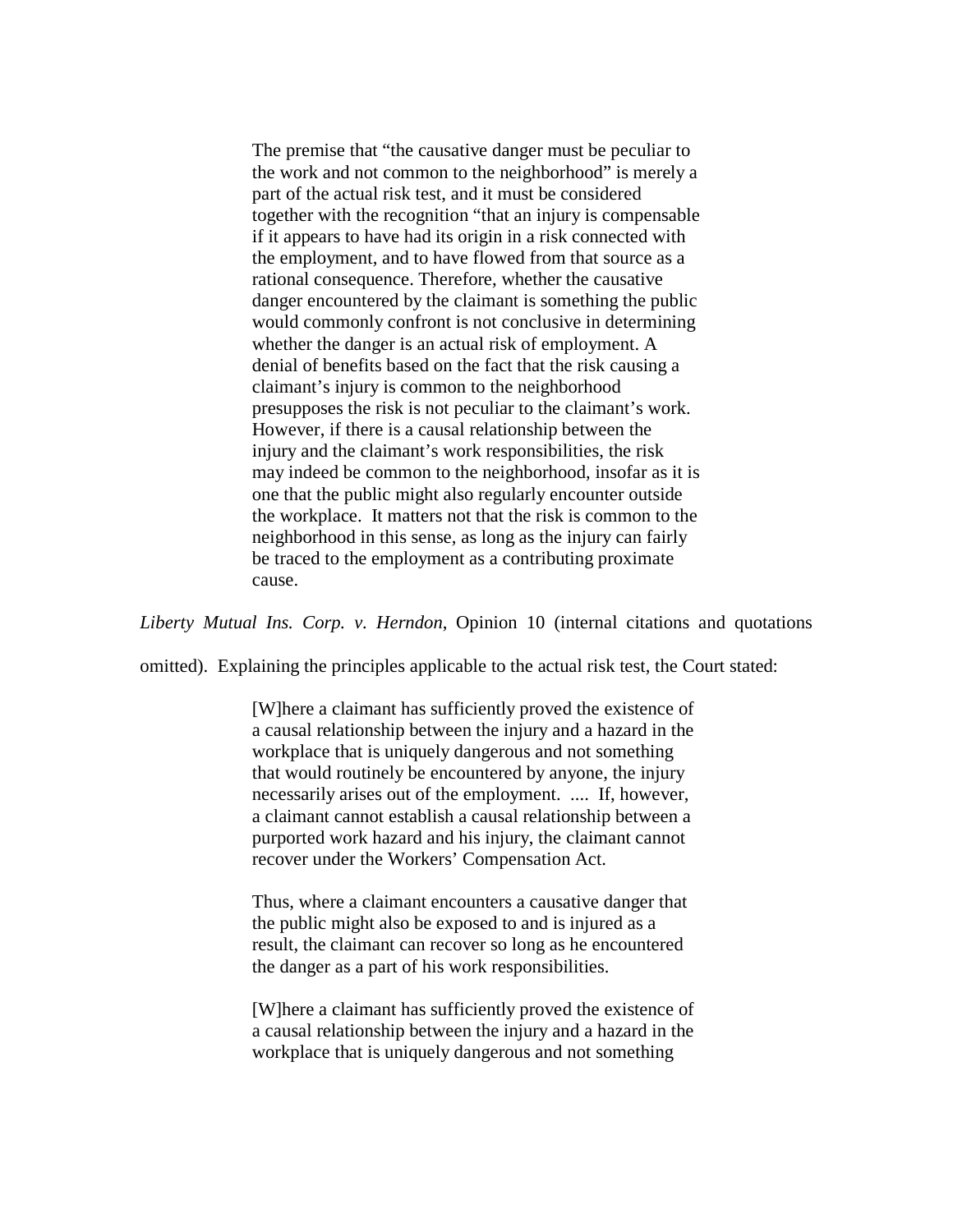that would routinely be encountered by anyone, the injury necessarily arises out of the employment.

*Liberty Mutual Ins. Corp. v. Herndon*, Opinion 10-12 (internal citations and quotations omitted).

Applying these principals to the facts before it, the Court found the claimant's injury met the actual risk test. He was working on a structure under construction, close to a hole going down to the first and second floor where the staircase was going to be built. He did not remember what happened, and no one saw what happened, but it was apparent he had fallen into the hole while working with plywood because he was found laying at the bottom of the hole severely injured. The defendant argued the claimant could not meet the actual risk test because the reason for his fall was unknown and could not be determined. The Court disagreed, finding the circumstances of the injury sufficient to support a finding that the fall was causally related to a "uniquely dangerous" workplace hazard, and therefore finding the fall arose out of the claimant's employment. The Court contrasted the case before it with other "unexplained fall" cases such as *PYA / Monarch & Reliance Ins. Co. v. Harris*, 22 Va. App. 215 (1996). In those cases, the Court explained, it was impossible from the evidence to determine whether the claimant had been injured as a result of falling because of a workplace hazard or had been injured in some other way.

In *Bernardo v. Carlson Cos. - TGIF*, No. 2590-11-2, 60 Va. App. 400 (2012), the Virginia Court of Appeals emphasized that Virginia applies an actual risk test rather than a positional risk test to determine whether an injury arises out of the employment. The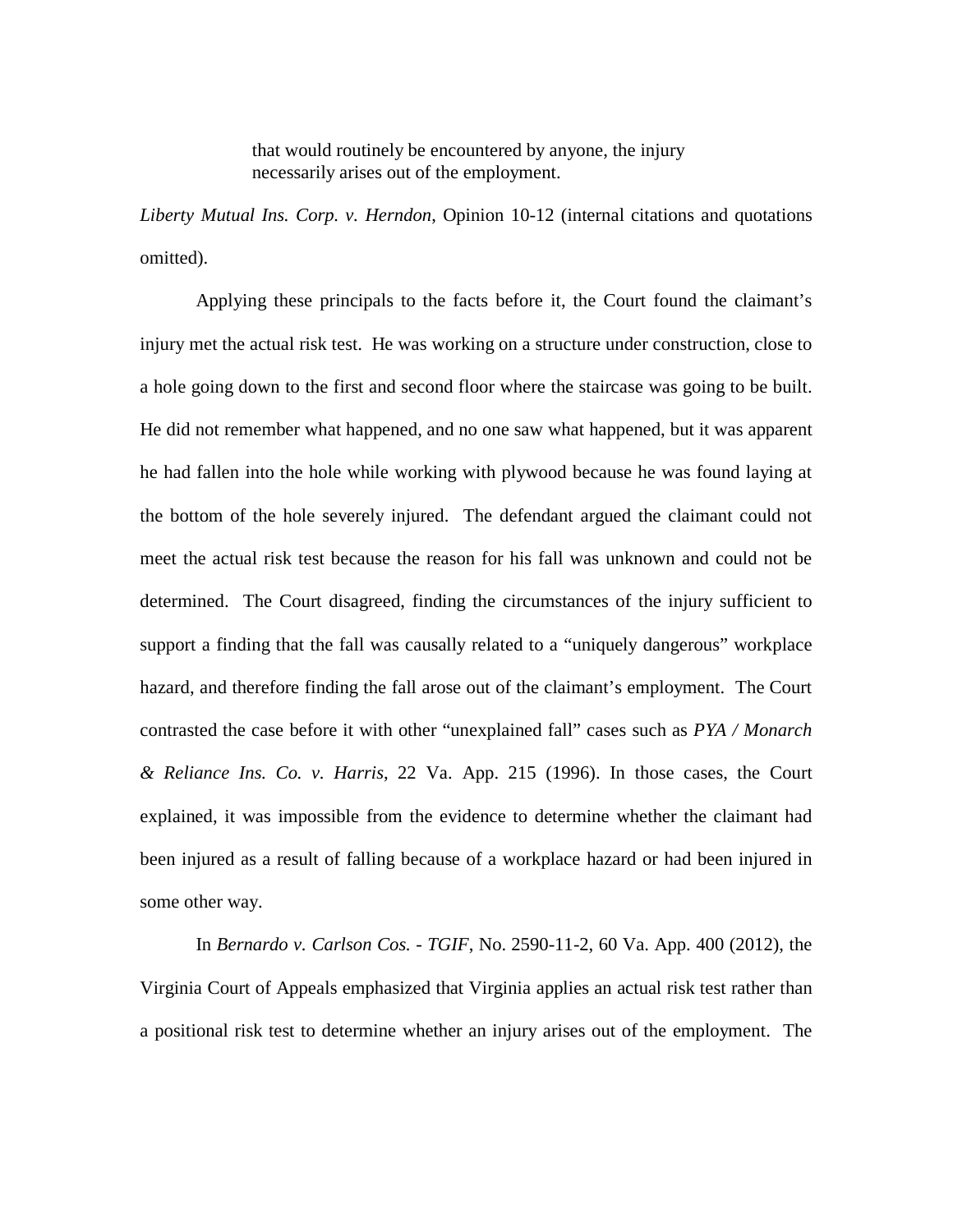positional risk test, the Court observed, "asks only if the injury occurred during the course of employment." The actual risk test, the Court explained, requires more:

> Virginia follows the actual risk doctrine, which excludes an injury which comes from a hazard to which the employee would have been equally exposed apart from the employment. An actual risk of employment is not merely the risk of being injured while at work. \*\*\* The actual risk standard ... necessarily excludes an injury caused by a hazard to which the workman would have been equally exposed apart from the employment. The causative danger must be peculiar to the work and not common to the neighborhood. \*\*\* The first premise of the actual risk doctrine requires a hazard or danger not equally present apart from the employment but rather one peculiar to the work.

*Bernardo* (internal citations and quotations omitted).

The Court observed that "perhaps the most common examples" of situations

implicating the actual risk test involve employees tripping on steps while at work:

An employee who trips while walking up a staircase at work cannot recover compensation unless something about the steps (or some other condition of the workplace) presented a hazard or danger peculiar to the worksite. Even though the employer provided the steps, and encouraged the employee to use them, if there is nothing unusual about or wrong with the steps, an employee who trips over them cannot show the accident "arose out of" the employment.

On the other hand, if the steps are unusual because they are slightly higher than normal or otherwise peculiar, then tripping over them would involve an accident arising out of the employment. In such cases, the steps present an *enhanced* risk, qualitatively different from the steps most people walk up and down on and off the job.

*Bernardo* (internal citations and quotations omitted). In other words, a workplace condition which "increases the risk of injury," compared to the condition to which the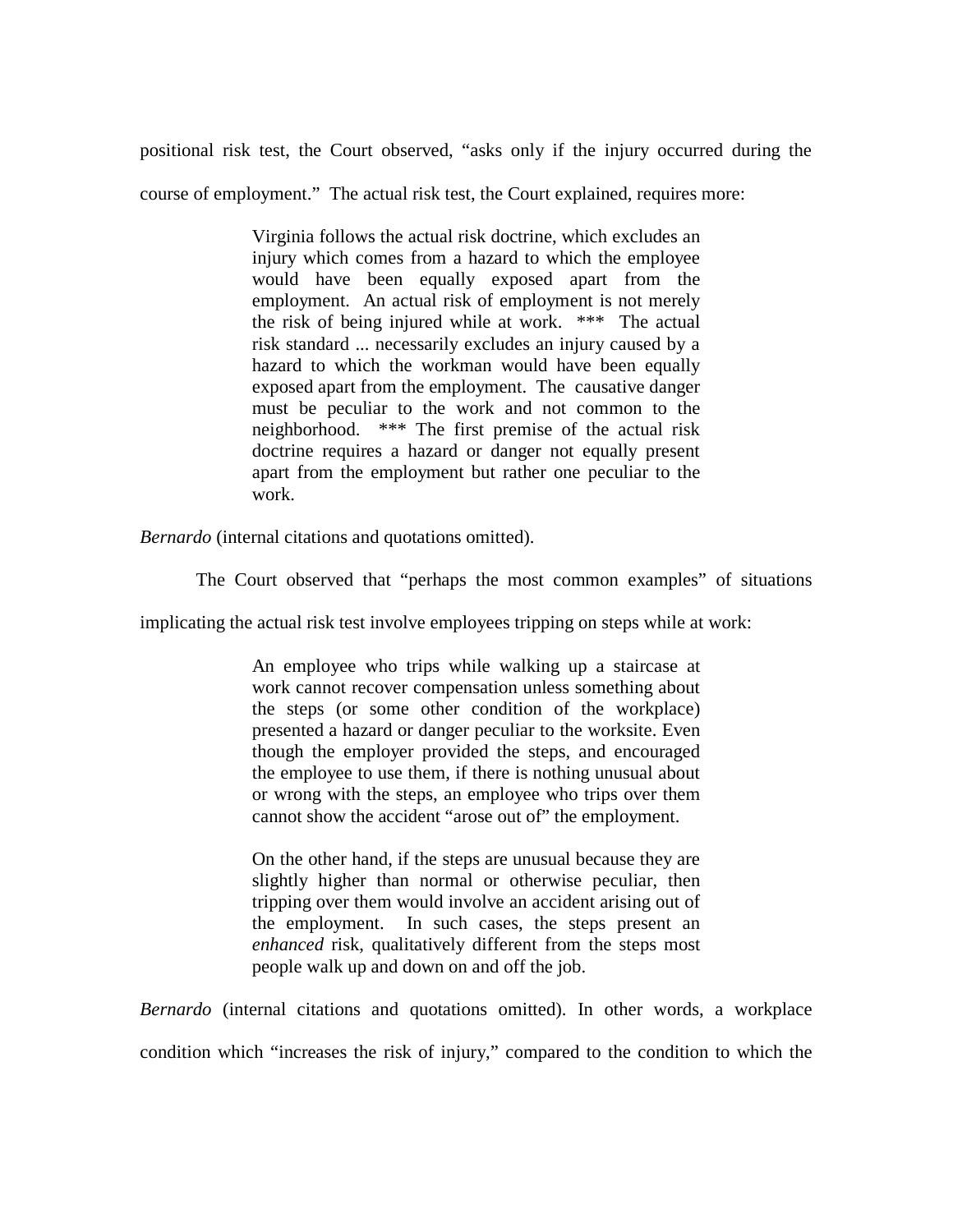public normally is exposed, will satisfy the actual risk test.<sup>[1](#page-13-0)</sup> *Bernardo; see Jennings v. Richmond Public Schools,* No. 2479-11-2, 2012 Va. App. LEXIS 212 (Va. Ct. App. Jun. 26, 2012) (unpublished) (actual risk test not satisfied where claimant tripped over metal strip at threshold between tile floor and carpet, the metal strip was not unusual or defective, and nothing about her job, such a being required to hurry, exposed the claimant to a heightened risk of injury).

In *Bernardo*, the Court found the facts do not meet the actual risk test. The claimant was a waiter at a TGI Friday restaurant. He and the other waiters and waitresses were encouraged but not required, to sample the restaurant's food items. The claimant sampled a quesadilla, but swallowed it without chewing it fully. As a result he choked, and suffered an injury to his esophagus. There was nothing abnormal or unusual about the quesadilla -- it was not spicy, its temperature was not overly hot, and it did not contain any hard objects. Eating the quesadilla did not expose the claimant to any risk he would not have been exposed to outside his employment. Therefore, his injury did not arise out of his employment. "[T]he fact that Bernard ate the quesadilla to be a better waiter only establishes the injury occurred during the course of employment. The fact that the injury occurred at work adds nothing and answers nothing, when the inquiry is, did the injury arise out of the employment." *Bernardo.*

## **c. Unexplained Falls**

 $\overline{a}$ 

In *G.C. Construction, LLC v. Cruz*, No. 1245-11-4 (Va. Ct. App. Mar. 6, 2012) (unpublished), the actual risk test was held satisfied in the context of an unexplained fall.

<span id="page-13-0"></span><sup>&</sup>lt;sup>1</sup> The Court noted that Virginia law recognizes the "street-risk rule," *Market Profiles, Inc. v. Hill*, 17 Va. App. 431 (1993), as an exception to the actual risk test.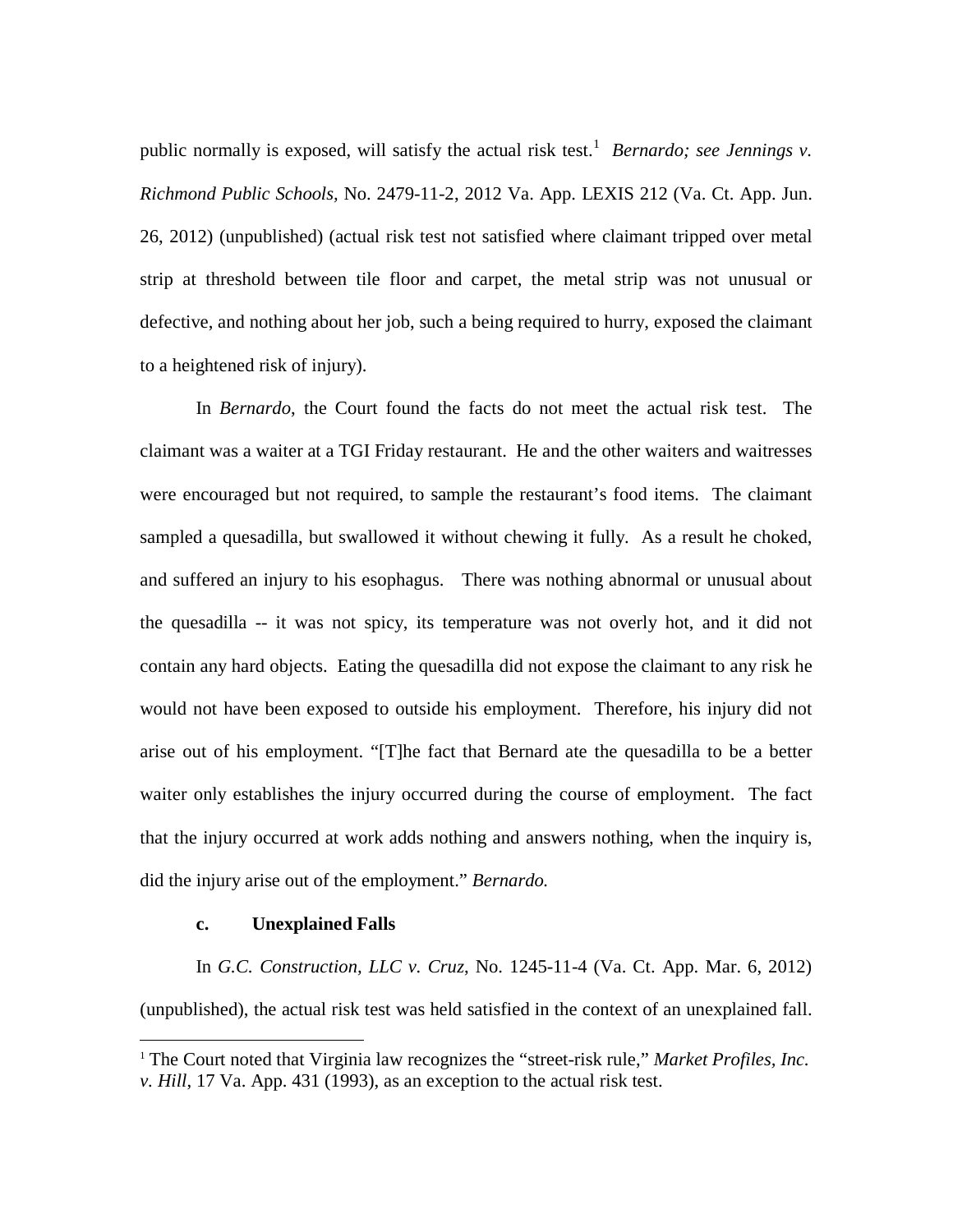The claimant, as part of his job, was walking on a roof 25 feet above ground to determine the source of a leak in a garage being constructed. The roof had snow, ice and water on it. The claimant was looking around to see if there was a tree or some other object through the roof. While doing so, he slipped or misstepped, causing him to fall from the roof and suffer injuries. The employer argued the claimant could not satisfy the actual risk test because he did not know what made him fall. The Commission disagreed on the grounds that "working at a height and falling from that height were risks of his employment." The Court agreed the accident arose out of the claimant's employment, but for a different reason. The Court held the accident met the actual risk test because "the claimant's inattention to where he was walking, due to his work duty of looking for the source of the roof leak, precipitated his fall." "Because he was not looking at his feet and was looking for a tree or something that caused the roof to leak, claimant's injury occurred because of the performance of his job duties in a particular manner. Claimant's employment exposed him to a danger that caused his injury, thus it arose out of his employment."

*Blair v. Blair Construction*, JCN VA000 0051 4319 (Deputy Comm. Burchett Mar. 12, 2012), provides an example of a situation involving an unexplained fall in which the actual risk test is not satisfied. The claimant was dong roofing work for his employer and as part of that work was on the roof of a garage. A coworker was doing work on the ground below. The claimant attempted to climb down the ladder because he had a doctor's appointment, but while doing so, he fell and suffered severe injuries. The claimant could not remember anything on the day of the accident, including how he was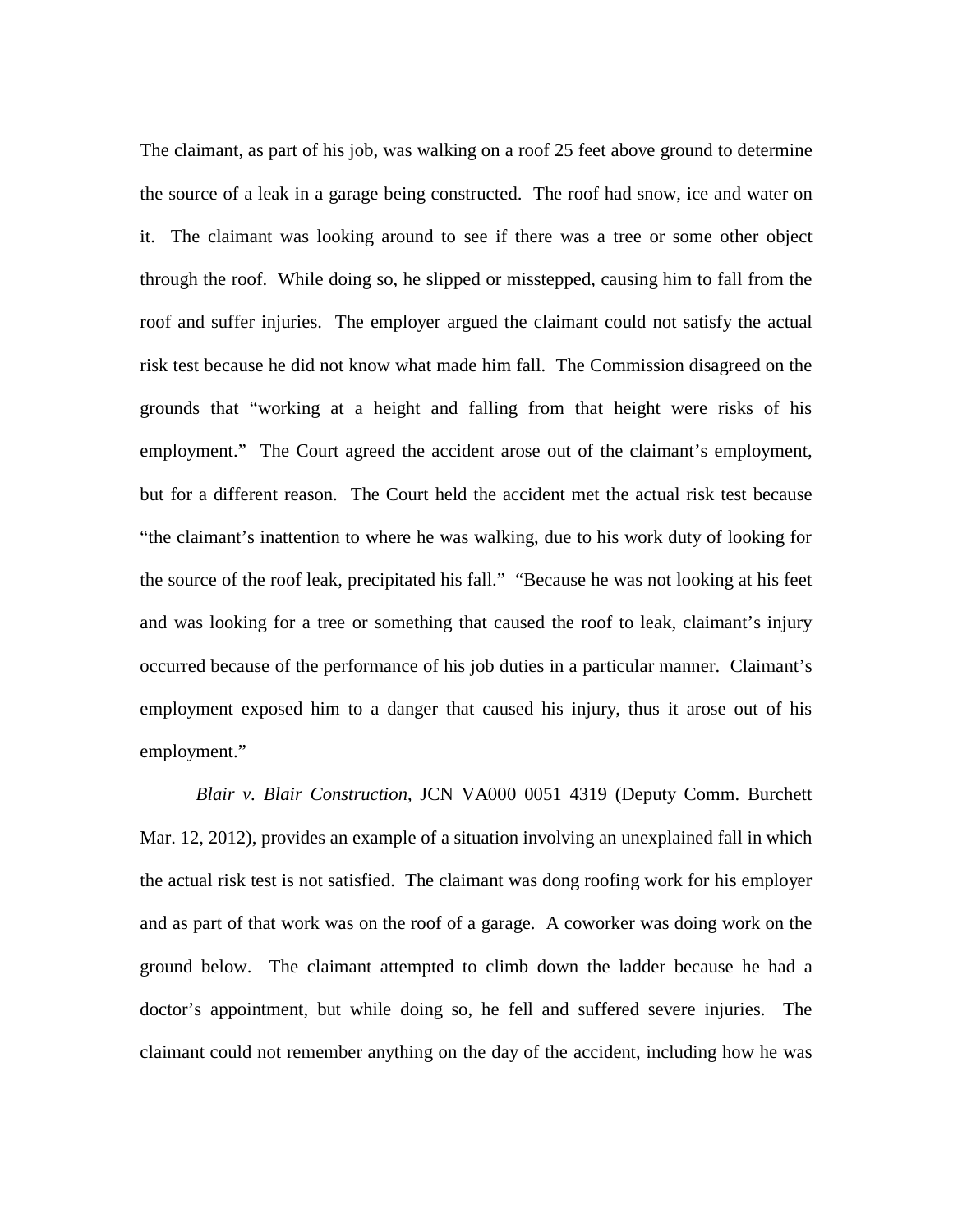injured. His coworker had seen him climbing down the ladder, but had turned away just before the claimant fell. The coworker saw the claimant falling, but did not know why he fell. The Deputy Commissioner observed that in some cases, including *G.C. Construction, LLC v. Cruz*, No. 1245-11-4 (Va. Ct. App. Mar. 6, 2012), *supra*, there was sufficient evidence to support an inference that the accident arose out of the claimant's employment. Deputy Commissioner, however, held that this was not such a case because, "as claimant and [the coworker] were unable to explain or identify a cause of claimant's fall, we conclude that there is no basis for such an inference." Therefore, the Deputy Commissioner held the evidence did not establish the accident arose out of the claimant's employment.

#### **6. NOT ARISING IN THE COURSE OF THE EMPLOYMENT**

#### **a. Injury Must Arise in the Course of the Employment**

"The phrase 'in the course of' employment refers to the time, place and circumstances under which the accident occurred. An accident occurs in the course of employment when it takes place within the period of employment, at a place where the employee may be reasonably expected to be, and while he is reasonably fulfilling the duties of his employment or is doing something which is reasonably incidental thereto." *Thore v. Chesterfield County Bd. of Supervisors*, 10 Va. App. 327, 331 (1990).

"An employee is deemed to be within the course of employment for a reasonable period while he winds up his affairs." *Thore*, 10 Va. App. at 331. "What constitutes a reasonable period to wind up affairs depends upon the particular job. Among the factors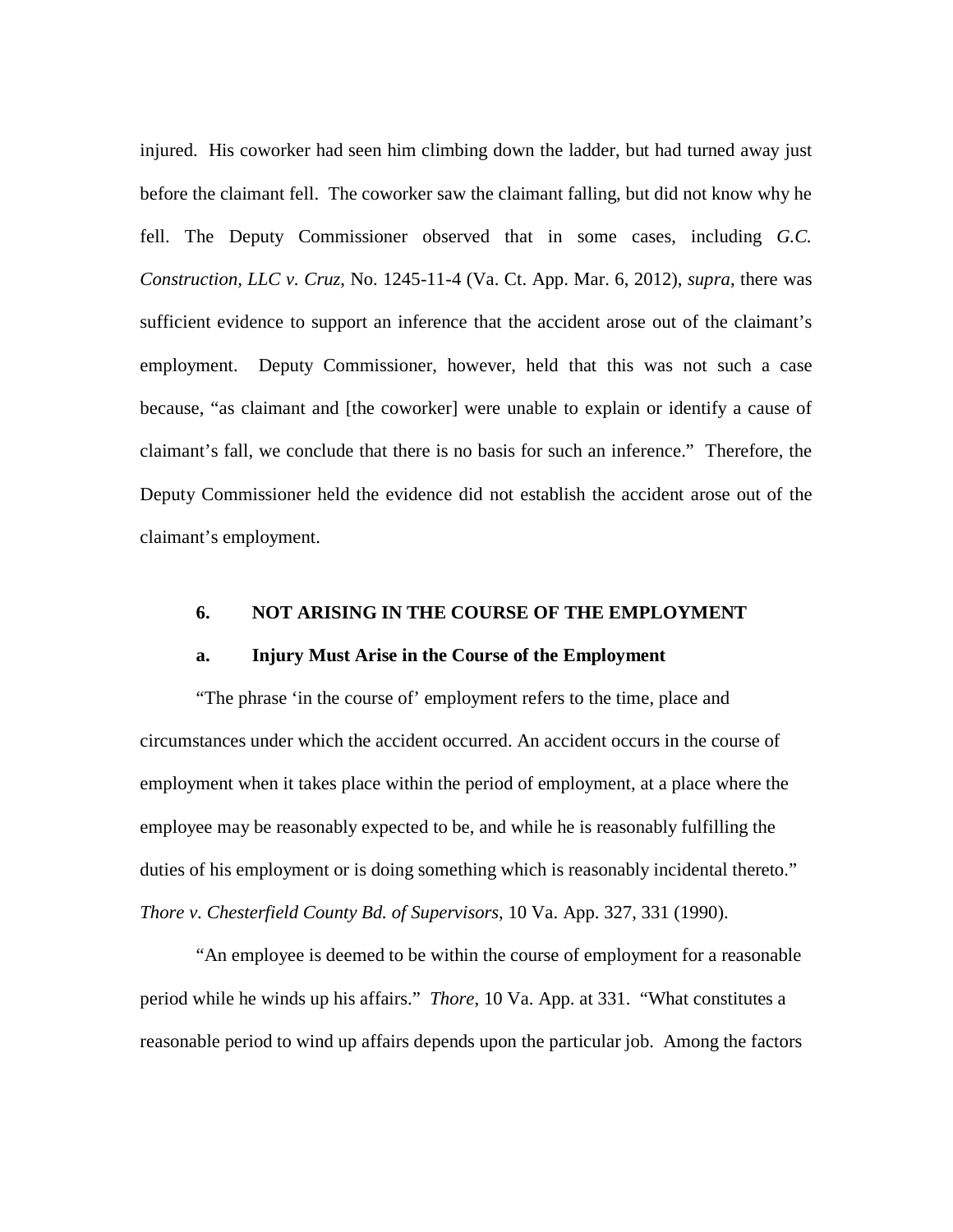to be considered are custom and whether the employee's activity bore any relation to his or her employment or was purely personal." *Thore*, 10 Va. App. at 331. "In the majority of cases, a reasonable period will be the time it takes to gather personal belongings or to pick up a pay check." *Thore*, 10 Va. App. at 331.

*Grand Union Co. v. Bynum*, 226 Va. 140 (1983), illustrates the distinction between the "arising out of" requirement and the "arising in the course of" requirement. In *Bynum*, criminals stalked a supermarket manager after the store closed, assaulted him at the home of an acquaintance, shot and killed him, and took his keys to the store. The Court ruled that the manager's death arose out if his employment but not in the course of his employment. "Bynum had an identifiable place of employment and identifiable work hours. His duties might require occasional departure or deviation from them, but there is no evidence that he was so engaged at the time of his death. Rather, the evidence points to a time after he had completed his work for the day, was engaged in a series of social visits, and was neither at a place where the employee may reasonably be expected to be nor reasonably fulfilling the duties of his employment." *Id*. at 144.

## **b. Deviation from the Employment**

An injury can arise in the course of employment even if the employee temporarily is not performing his job duties at the time. An employee often is found to be injured outside the course of his employment where the deviation from employment is for a purely personal reason and is unrelated to the employment. An employee may be injured within the course of his employment, however, if the deviation is not for personal reasons or if it is insignificant.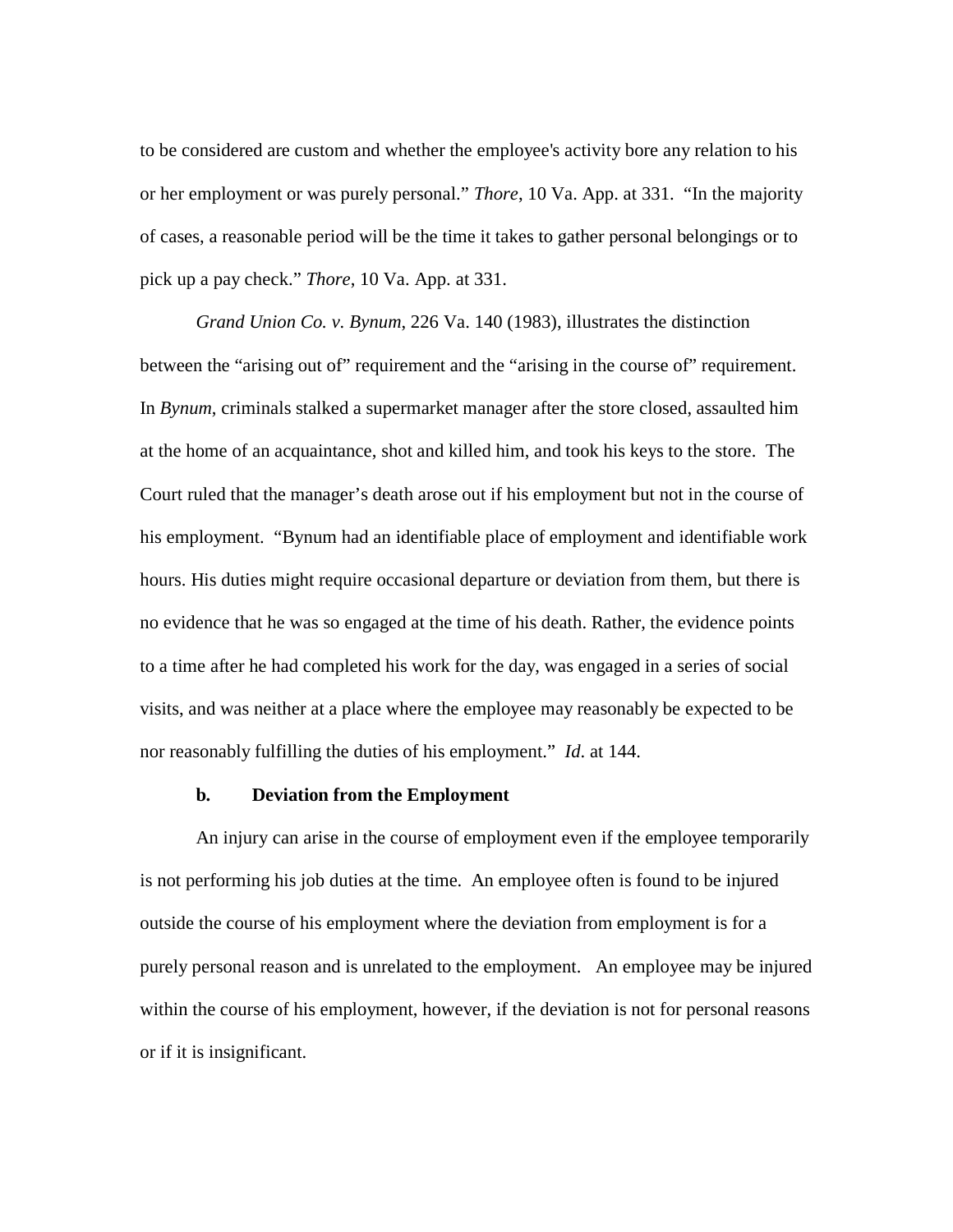## **c. Going and Coming**

Injuries occurring while the employee is going to work or coming from work generally do not arise in the course of the employee's employment. *See Kendrick v. Nationwide Homes, Inc*., 4 Va. App. 189 (1987). However, there are important exceptions. *See Kent v. Virginia-Carolina Chemical Co*., 143 Va. 62 (1925). An injury can arise in the course of employment where the means of transportation is provided by the employer. It can arise in the course of employment where the employer pays the employee for his time in transit. It can arise in the course of employment where the route taken is the sole means in ingress and egress, or the means in ingress and egress are constructed by the employer. It can arise in the course of employment where the employee is still charged with some job duty.

#### **d. Personal Comfort Doctrine**

Injuries occurring while the employee is eating, resting, or using restroom facilities arise in the course of the employment if the employee is still charged with any employment-related duty at the time. *See Kraf Constr. Servs. v. Ingram*, 17 Va. App. 295 (1993).

## **7. WILLFUL MISCONDUCT**

## **a. In General**

The Virginia Workers' Compensation Act provides that "no compensation shall be awarded to the employee or his dependents for an injury or death caused by .... the employee's willful misconduct." Va. Code  $\S 65.2\n-306(A)(1)$ .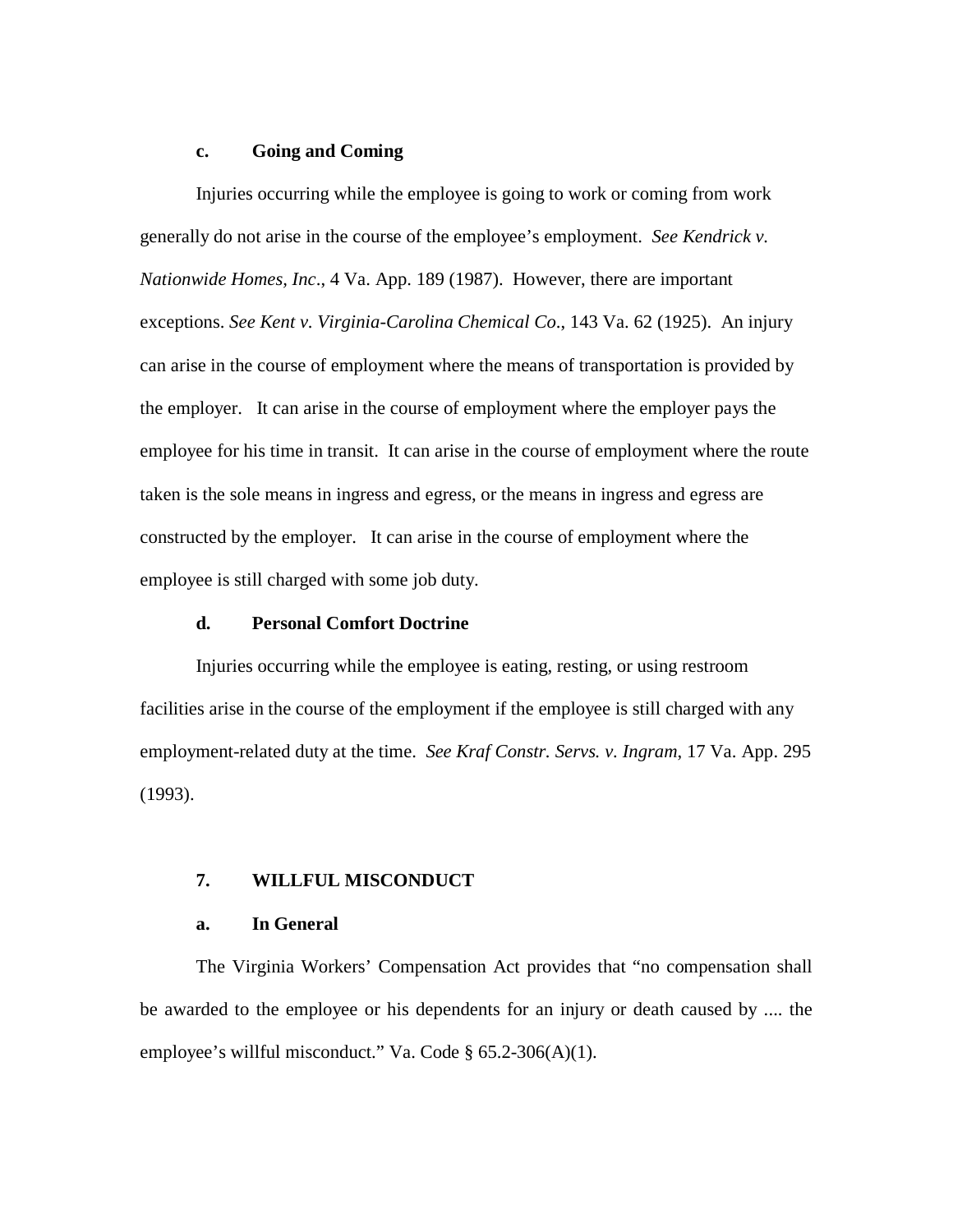The Rules of the Virginia Workers' Compensation Commission impose a procedural prerequisite to use of the defenses under under Virginia Code section 65.2- 306. Virginia Workers' Compensation Commission Rule 1.10 (formerly Rule 4) states: If the employer intends to rely upon a defense under § 65.2-306 of the Act, it shall give to the employee and file with the Commission no less than 15 days prior to the hearing, a notice of its intent to make such defense together with a statement of the particular act relied upon as showing willful misconduct. The failure to provide this notice can deprive the employer and carrier of the ability to assert this defense. *See Jenkins v. Webb*, 52 Va. App. 206 (2008).

## b**. Self-Inflicted Injury**

Under the Virginia Workers' Compensation Act, "no compensation shall be awarded to the employee or his dependents for an injury or death caused by .... the employee's ... intentional self-inflicted injury." Va. Code § 65.2-306(A)(1).

Is suicide barred by Va. Code  $\S$  65.2-306(A)(1)? The answer may depend on the specific facts of the case.

In *Food Distributors and Century Indemnity Company v. Estate of Ball*, 24 Va. App. 692, 485 S.E.2d 155 (1997), the Virginia Court of Appeals found suicide was a compensable event. In *Food Distributors*, the decedent, Kenneth Ball, suffered a compensable shoulder injury while performing his job. He received successive surgeries for the injury, but ultimately was diagnosed with post-traumatic impingement syndrome resulting in chronic pain and ongoing disability. His pain and inability to work in turn led to depression, and ultimately to suicide. The Virginia Court of Appeals, applying the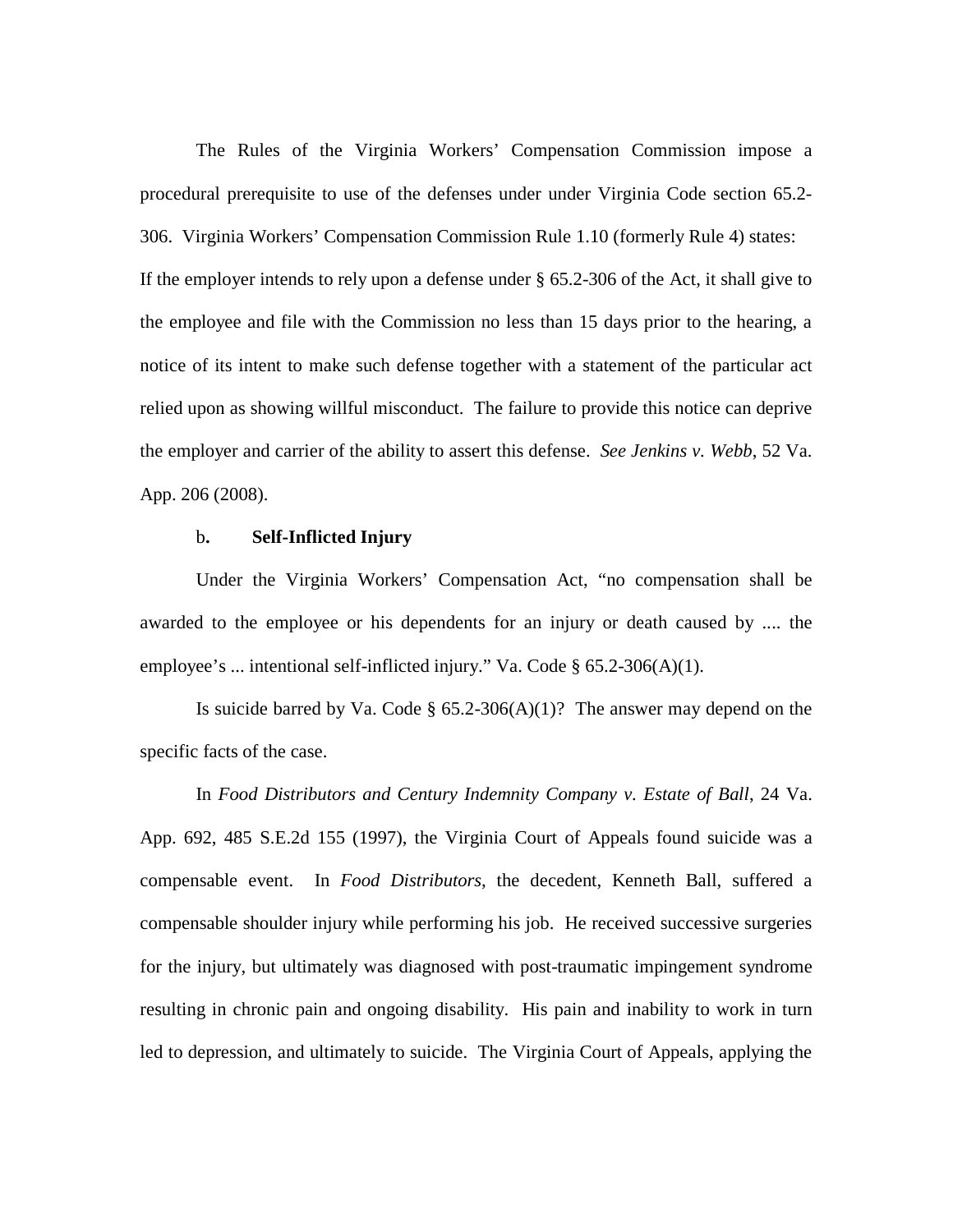doctrine of compensable consequences for the first time to a claim for suicide, adopted a "chain of causation" analysis and under that analysis found the suicide was compensable.

Subsequently, the Virginia Supreme Court issued its decision in *Amoco Foam Products Co. v. Johnson*, 257 Va. 29, 510 S.E.2d 443 (1999), in which it ruled that a consequence of a compensable consequence is not compensable. In *Amoco Foam Products* the claimant suffered a compensable left ankle injury. While the claimant was recovering from surgery for the injury, the ankle gave way, resulting in injury to her right knee. The right knee injury was a compensable consequence of the left ankle injury. Later, the claimant fell again due to ongoing pain in her right knee, causing a new injury to her right knee. The Supreme Court ruled that the second right knee injury did not arise out of the claimant's employment and therefore was not compensable. Under *Amoco Foam Products*, if compensable injury "A" causes "B," and "B" causes "C," then "C" is not compensable. "C" would be compensable only if "A" directly caused "C." *See Farmington Country Club, Inc. v. Marshall*, 47 Va. App. 15, 622 S.E.2d 233 (2005).

In *John Paul Plastering v. Johnson*, 265 Va. 237, 576 S.E.2d 447 (2003), the Virginia Supreme Court again applied this principle. The claimant in that case suffered a compensable injury to his wrist and back, and subsequently was diagnosed with chronic depression. Later, he was diagnosed with a structural change in his brain, described as a brain injury, resulting from his depression. He claimed to be totally disabled as a result of the wrist, back and brain injuries. The Supreme Court found the brain injury was not compensable, since it resulted from his depression rather than from the original wrist and back injury.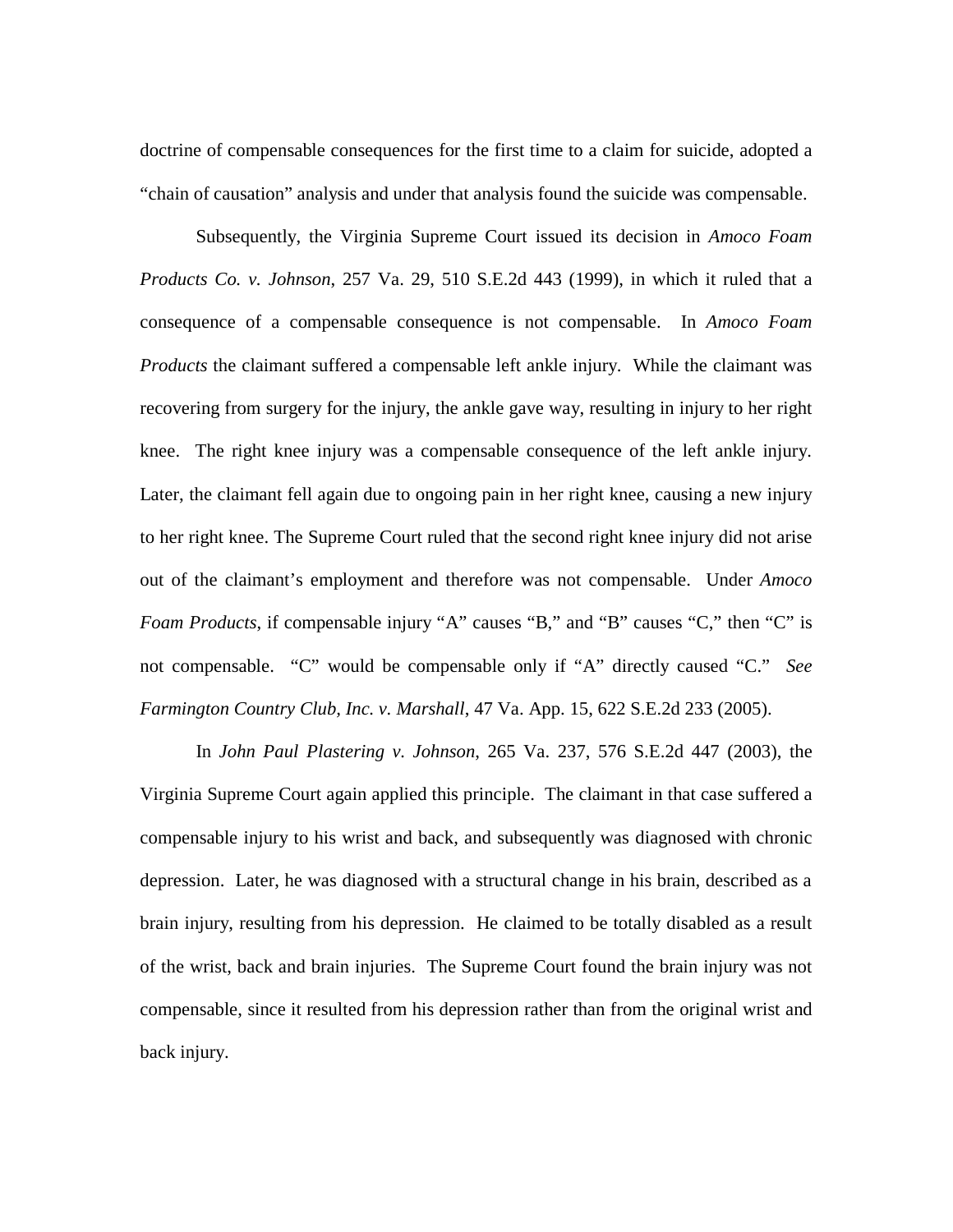In *Farmington Country Club, Inc. v. Marshall*, 47 Va. App. 15, 622 S.E.2d 233 (2005), the Virginia Court of Appeals stated in a footnote that *Food Distributors* "has been implicitly overruled by" *Amoco Foam Products* and *John Paul Plastering*. Farmington Country Club, Inc., 47 Va. App. at 25 n.3, 622 S.E.2d at 238 n.3 (2005).

Based on the preceding cases, it would appear that a suicide may be compensable if it can be established to be a direct consequence of a compensable injury. In most cases, however, that would seem to be unlikely, since the chain of causation normally would be expected to be injury causing depression, then depression causing suicide. *See, e.g., Estate of Perkins v. BOC Gases*, VWC File No. 222-28-15 (May 11, 2009) (denying benefits for suicide because it was a consequence of a compensable consequence).

## **c. Intoxication**

#### **(1) In General**

The Act provides that "no compensation shall be awarded to the employee or his dependents for an injury or death caused by ... the employee's intoxication," Va. Code §  $65.2-306(A)(3)$ , or by "the employee's use of a nonprescribed controlled substance identified as such in Chapter 34 ( $\S$  54.1-3400 et seq.) of Title 54.1," Va. Code  $\S$  65.2-306(A)(6). The 15-day notice requirement under Virginia Workers' Compensation Commission Rule 1.10 (formerly Rule 4) applies to this defense.

Intoxication is an affirmative defense, and the employer bears the burden of proving by a preponderance of the evidence that intoxication of the employee was a proximate cause of the injury. *Wyle v. Professional Services Industries*, 12 Va. App. 684, 406 S.E.2d 410 (1991). The employer must prove more than that the employee was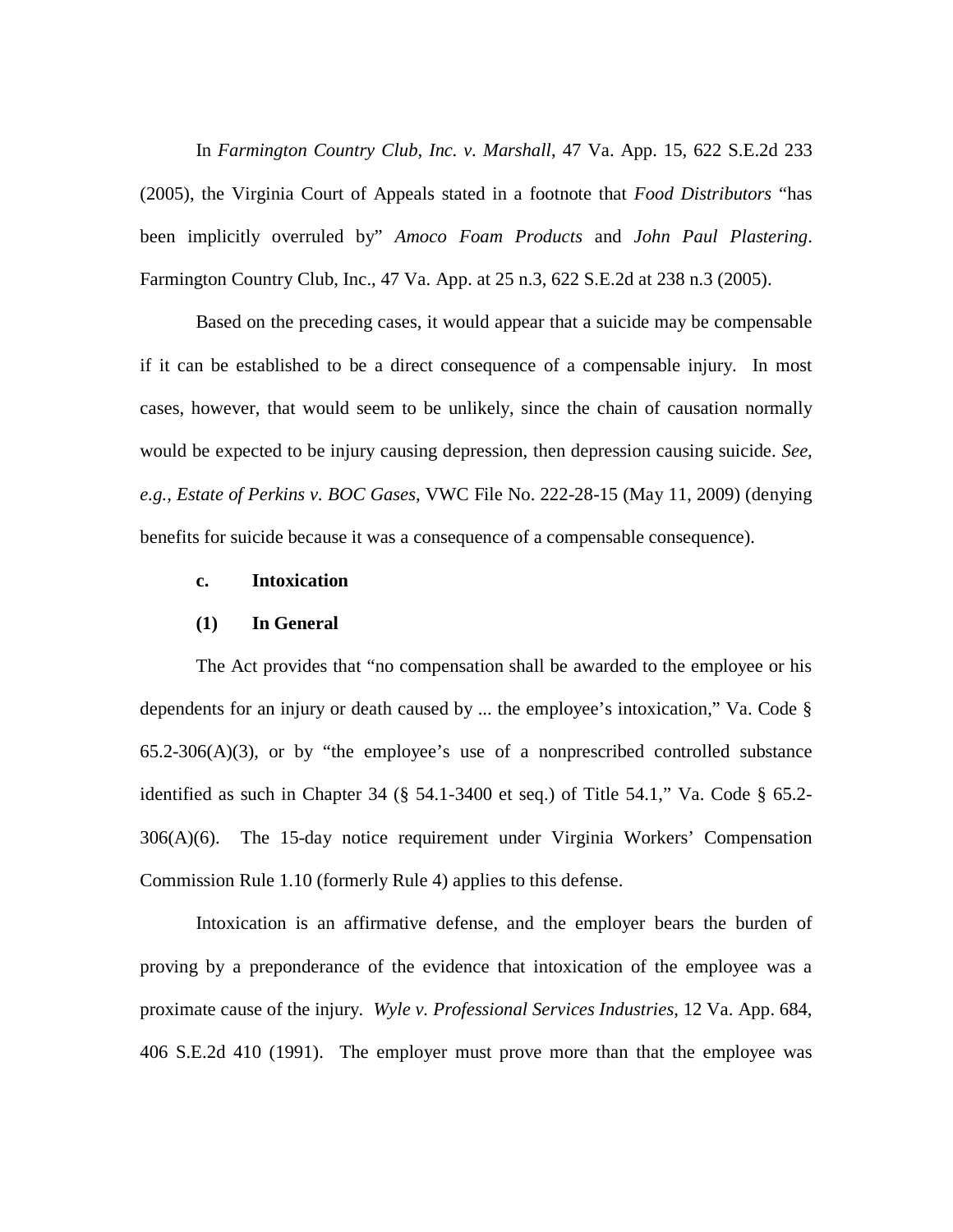intoxicated; the employer must establish a causal link between the intoxication and the injury. *Elco Concrete Co. v. Tracy*, 1996 Va. App. LEXIS 445 (1996) ("although Tracy was intoxicated, a preponderance of the evidence did not show that his intoxication contributed to the accident"). In *Novak v. Michael B. Hill Construction Co*., VWC File No. 231-99-55 (Mar. 27, 2009), for example, the Commission found the evidence was insufficient to establish causation, stating:

> In the instant case, the fact that the claimant may have been smoking marijuana at some time prior to the accident was not found to be the proximate cause of his injuries. The evidence is that he used it at some point prior to his fall. Dr. Witorsch stated that the claimant probably smoked marijuana close in time to the fall. McGarry stated that there was no way to determine with any degree of precision when he used it. The statement that the claimant smoked marijuana "close in time" to the accident is insufficient to determine when he used it.

*Novak, supra*, at 7.

The intoxication defense requires proof that intoxication was one proximate cause of the claimant's injuries. The employer is not required to prove intoxication was the only cause. If there were multiple causes, the employer need only prove intoxication was one of them. *Wyle v. Professional Services Industries*, 12 Va. App. 684, 406 S.E.2d 410 (1991) ("the commission was required to consider whether Wyle's intoxication played any part in contributing to his injury, i.e., by affecting his balance or causing him to disregard the danger").

## **(2) Statutory Presumption of Intoxication**

The Act established a presumption of intoxication under certain circumstances. It provides: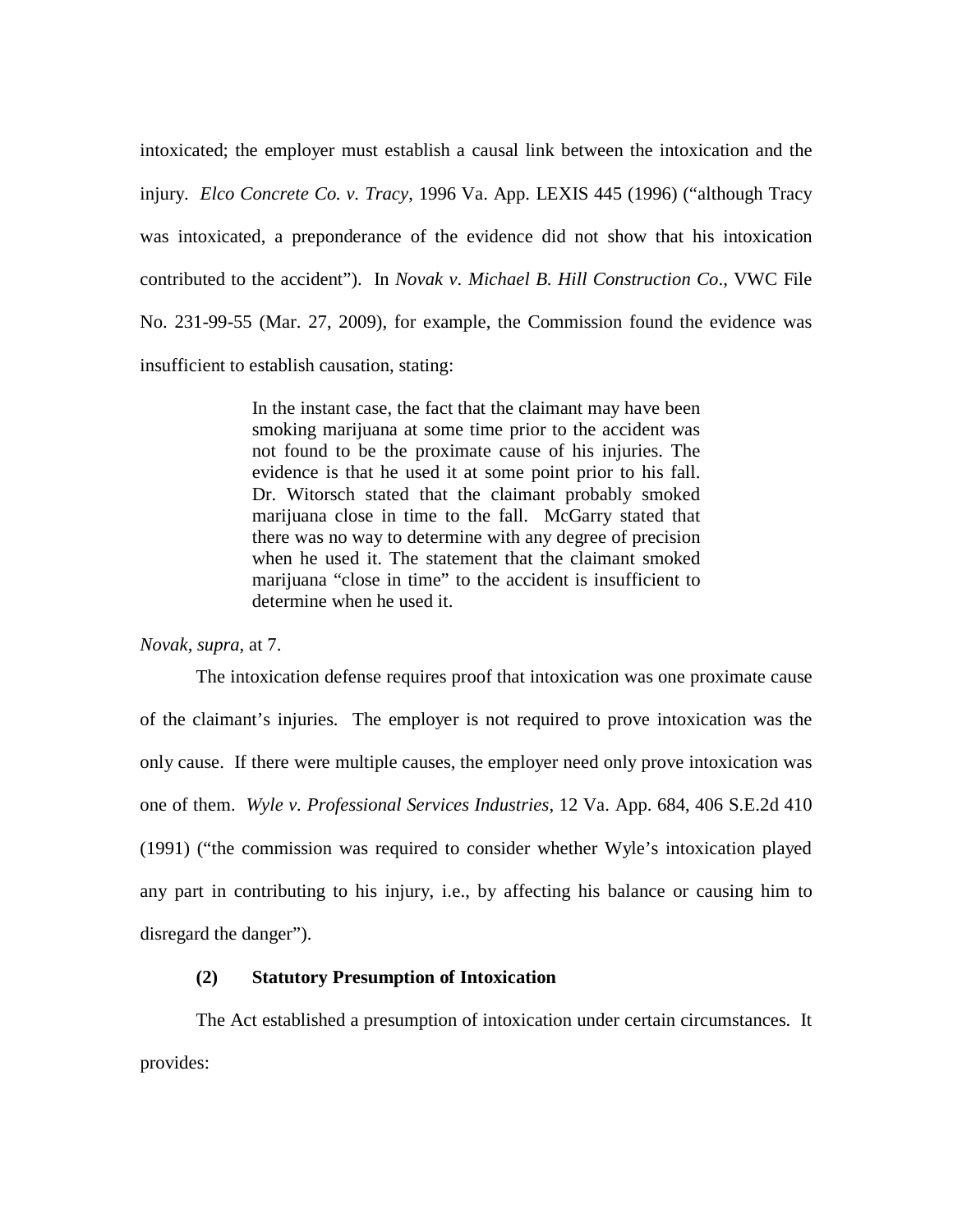The person or entity asserting any of the defenses in this section shall have the burden of proof with respect thereto. However, if the employer raises as a defense the employee's intoxication or use of a nonprescribed controlled substance identified as such in Chapter 34 of Title 54.1, and there was at the time of the injury an amount of alcohol or nonprescribed controlled substance in the bodily fluids of the employee which (i) is equal to or greater than the standard set forth in § 18.2-266, or (ii) in the case of use of a nonprescribed controlled substance, yields a positive test result from a Substance Abuse and Mental Health Services Administration (SAMHSA) certified laboratory, there shall be a rebuttable presumption, which presumption shall not be available if the employee dies as a result of his injuries, that the employee was intoxicated due to the consumption of alcohol or using a nonprescribed controlled substance at the time of his injury. The employee may overcome such a presumption by clear and convincing evidence.

Va. Code § 65.2-306(B).

The presumption under Va. Code  $\S$  65.2-306(B) can be rebutted with clear and convincing evidence. For example, in *McFerrin v. Hall Electric Co*., VWC File No. 221- 39-46 (Apr. 24, 2006), *aff'd* No. 1275-06-02, 2006 Va. App. LEXIS 424 (Sep. 19, 2006), an employee who tested positive for marijuana rebutted the presumption through testimony by coworkers and other witnesses that the employee was functioning normally and did not appear intoxicated at the time of the injury.

## **(3) Advanced Intoxication**

In *American Safety Razor v. Hunter*, 2 Va. App. 258, 343 S.E.2d 461 (1986), the Virginia Court of Appeals recognized a separate defense based upon extreme intoxication. The Court stated:

> An employee may abandon his employment by reaching an advanced state of intoxication which renders the employee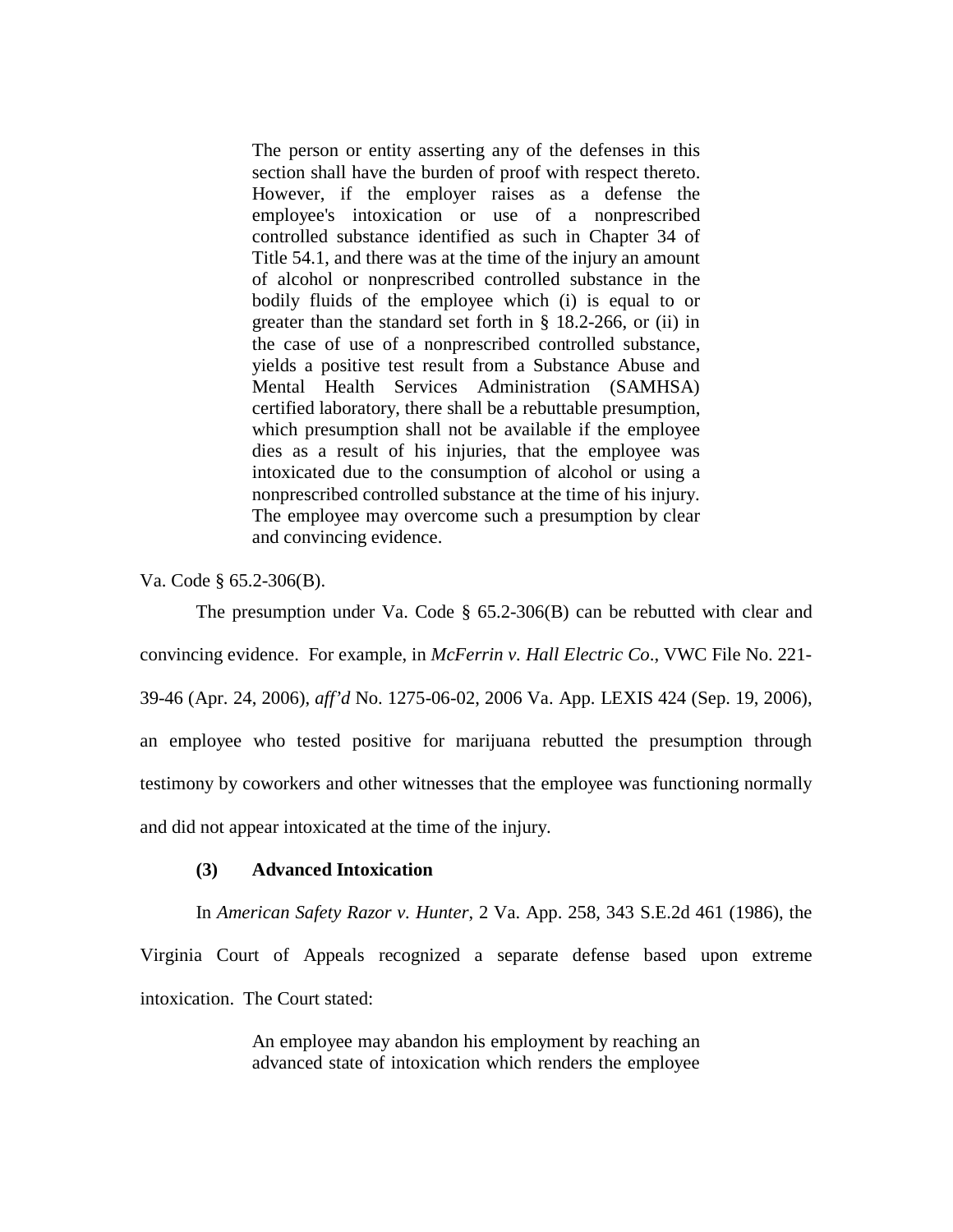incapable of engaging in his duties. This result is not based upon a special statutory defense of intoxication. Rather, a severely intoxicated employee has removed himself from the scope of his employment. Any injuries thereafter suffered are not 'in the course of' the employment.

*American Safety Razor*, 2 Va. App. at 261, 343 S.E.2d at 463; *see Vaughan's Landscaping and Maintenance v. Dodson*, 30 Va. App. 135 (1999). This defense does not apply where "an intoxicated employee continues actively to perform his duties." *American Safety Razor, supra* (defense did not apply where the claimant "reported for work, began his assigned tasks, and suffered an industrial accident approximately onehalf hour later").

## **d. Safety Rules and Appliances**

## **(1) In General**

Under the Act, "no compensation shall be awarded to the employee or his dependents for an injury or death caused by .... the employee's willful failure or refusal to use a safety appliance..." Va. Code §  $65.2\n-306(A)(4)$ , or "the employee's willful breach of any reasonable rule or regulation adopted by the employer and brought, prior to the accident, to the knowledge of the employee," Va. Code  $\S 65.2-306(A)(5)$ .

## **(2) Elements**

To successfully assert the defense based on violation of a safety rule, the employer must establish "(1) that the safety rule [or other duty] was reasonable, (2) that the rule was known to [the employee], (3) that the rule was for [the employee's] benefit, and (4) that [the employee] intentionally undertook the forbidden act." *Buzzo v. Woolridge Trucking, Inc.*, 17 Va. App. 327, 332, 437 S.E.2d 205, 208 (1993), quoting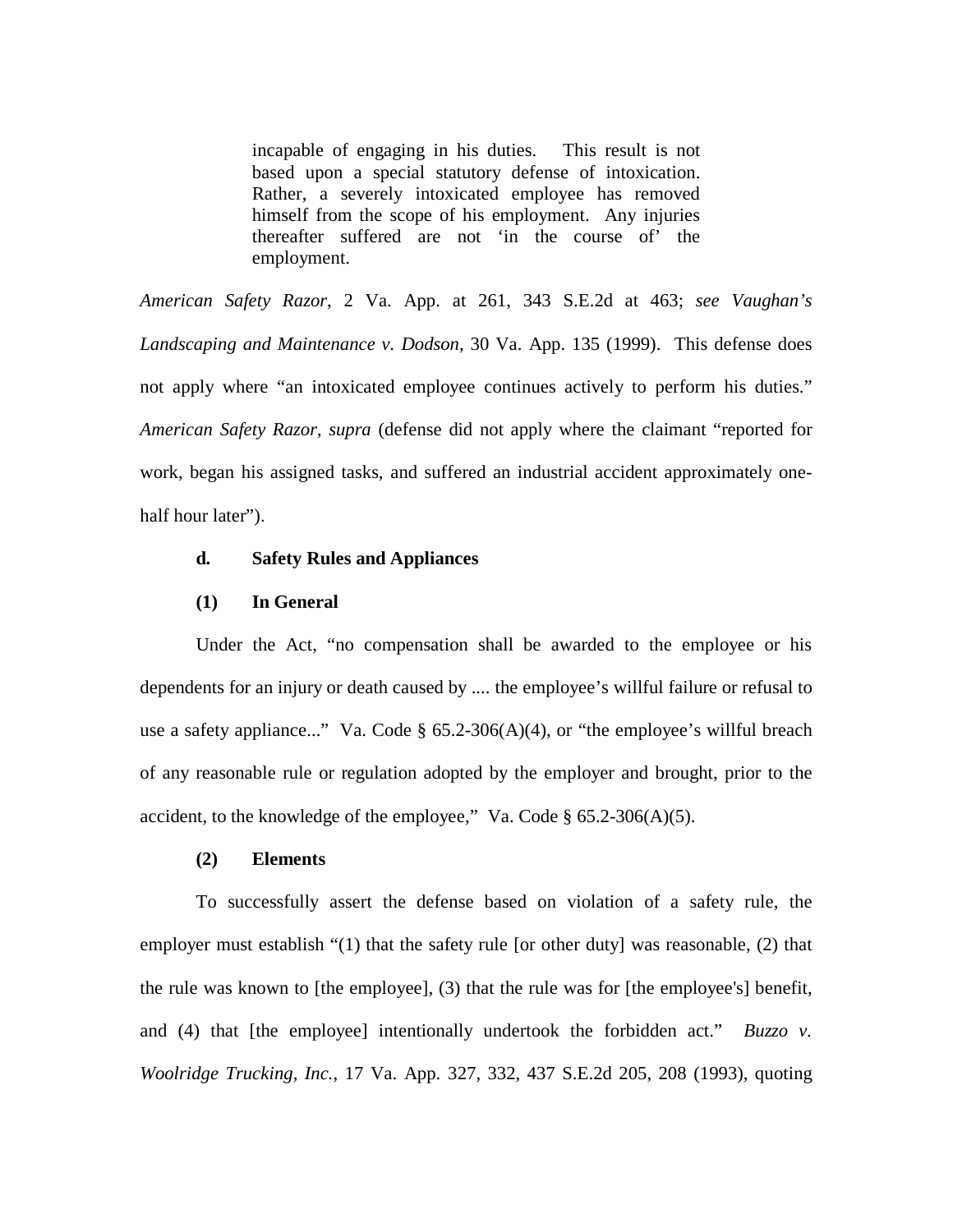*Spruill v. C.W. Wright Constr. Co*., 8 Va. App. 330, 334, 381 S.E.2d 359, 360-61 (1989). "It is not necessary for the employer to prove that the employee purposefully determined to violate the rule, only that, 'knowing the safety rule, the employee intentionally performed the forbidden act.'" Buzzo, 17 Va. App. at 332, 437 S.E.2d at 208-209.

Proof of negligence or even gross negligence by the employee, however, is not sufficient to establish the defense. *Buzzo*, 17 Va. App. at 332, 437 S.E.2d at 208. "Evidence of a hazardous act involving obvious danger, without more, is insufficient to bar recovery under the Act." *Pitt v. Shackleford's Restaurant*, 2012 Va. App. LEXIS 94 (Mar. 27, 2012) (unpub.).

In *Buzzo v. Woolridge Trucking, Inc., supra*, a truck driver was killed as a result of driving the employer's truck approximately fifty five miles per hour in a turn where the speed limit was thirty five miles per hour. Although there was evidence that the driver was negligent in driving the vehicle as he did, the evidence also established that the speedometer in the vehicle was not working at the time of the accident. Finding the evidence did not establish willful misconduct, the Court found:

> The record must show that Buzzo's negligent conduct was done with 'a wrongful intention.' We find it impossible, and illogical, to accuse Buzzo of 'intentionally performing the forbidden act' of speeding in violation of Code § 46.2- 861 or his employer's warnings when the evidence is clear that Woolridge, Inc. had not provided him with the means of accurately determining the speed of his vehicle. There is no evidence in the record, despite Buzzo's being an experienced truck driver, that, under the given circumstances, he could determine his speed without a speedometer, using only the tachometer (assuming, in the light most favorable to Woolridge, Inc., that this device was working). Imputing that ability to Buzzo would be an act of mere speculation.

*Buzzo*, 17 Va. App. at 334, 437 S.E.2d at 209-210.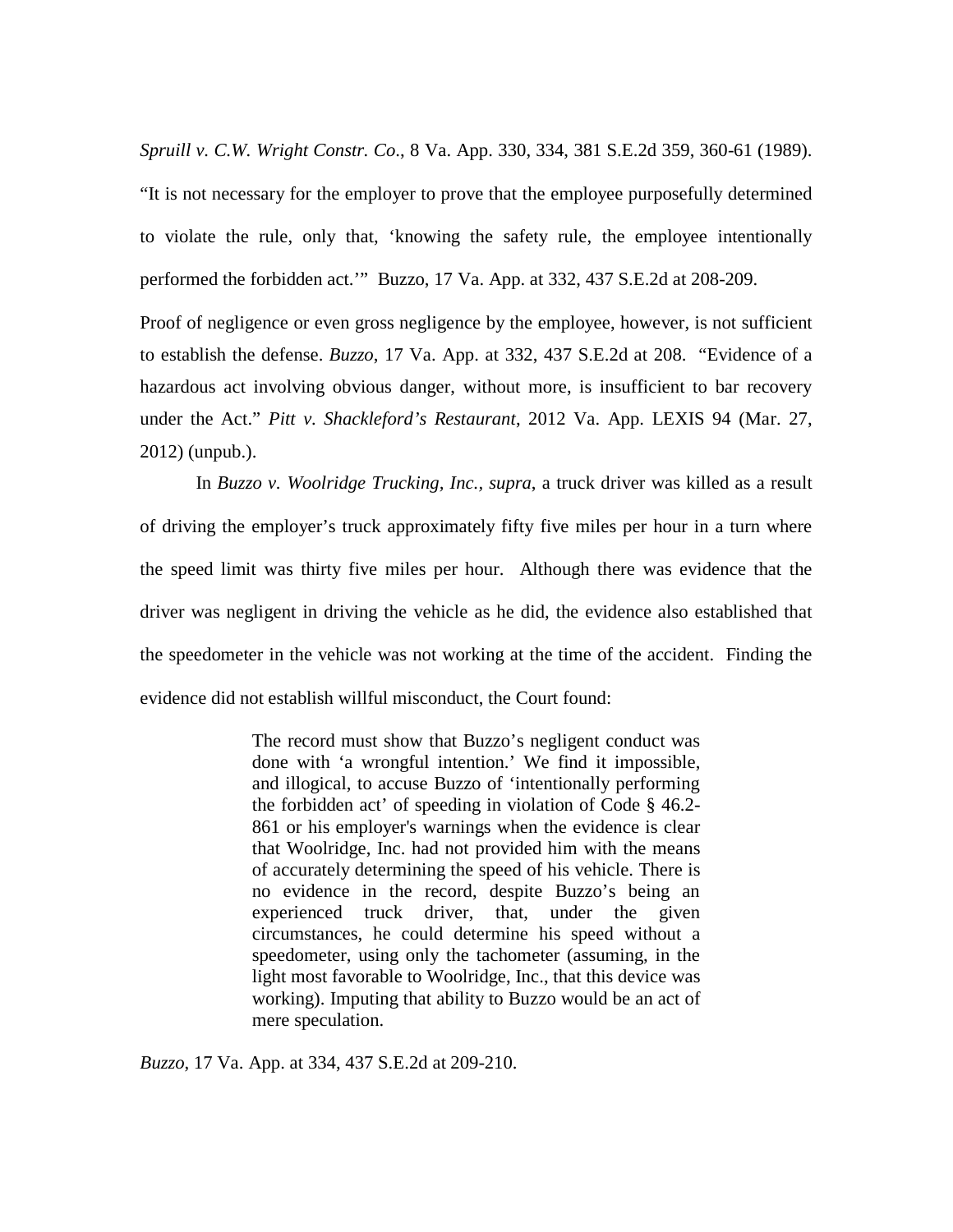## **(3) Rebuttal**

"The employee may rebut the defense by showing that the rule was not kept alive by bona fide enforcement or that there was a valid reason for his inability to obey the rule." *Buzzo*, 17 Va. App. at 332, 437 S.E.2d at 208. "Proof of a pattern or practice of failing to discipline employees guilty of willful violations of a safety rule defeats the defense afforded an employer by [Code § 65.2-306], ... when such violations occur under circumstances charging the employer with knowledge and acquiescence." *Gwaltney of Smithfield, Ltd v. Hagins*, 32 Va. App. 386, 394, 528 S.E.2d 162, 166 (2000).

In *Gwaltney of Smithfield, Ltd. v. Hagins*, *supra*, the claimant worked at Gwaltney of Smithfield in the Production Department. She was given instructions on "hand safety" and was informed of the employer's published safety rule: "Never put any body part, object or clothing into operating or cycling machinery." While cleaning a machine that processed pigs' feet, she turned the machine on and washed it with a hose. In an effort to remove a piece of meat that was stuck in the machine she placed her right hand into a tray while the machine was running. Her hand became caught in the machine and was severed. The employer defended on the grounds that she deliberately disregarded its safety rule by placing her hand into the machine while it was running. The evidence, however, showed that at least one of her supervisors regularly used his hand to remove stuck meat debris from the machine while it was running without fear of any disciplinary consequences, and that her supervisor instructed her to do the same. The commission found that employer's safety rule was not being enforced strictly, and for that reason held the employer could not rely on the claimant's violation of its safety rule.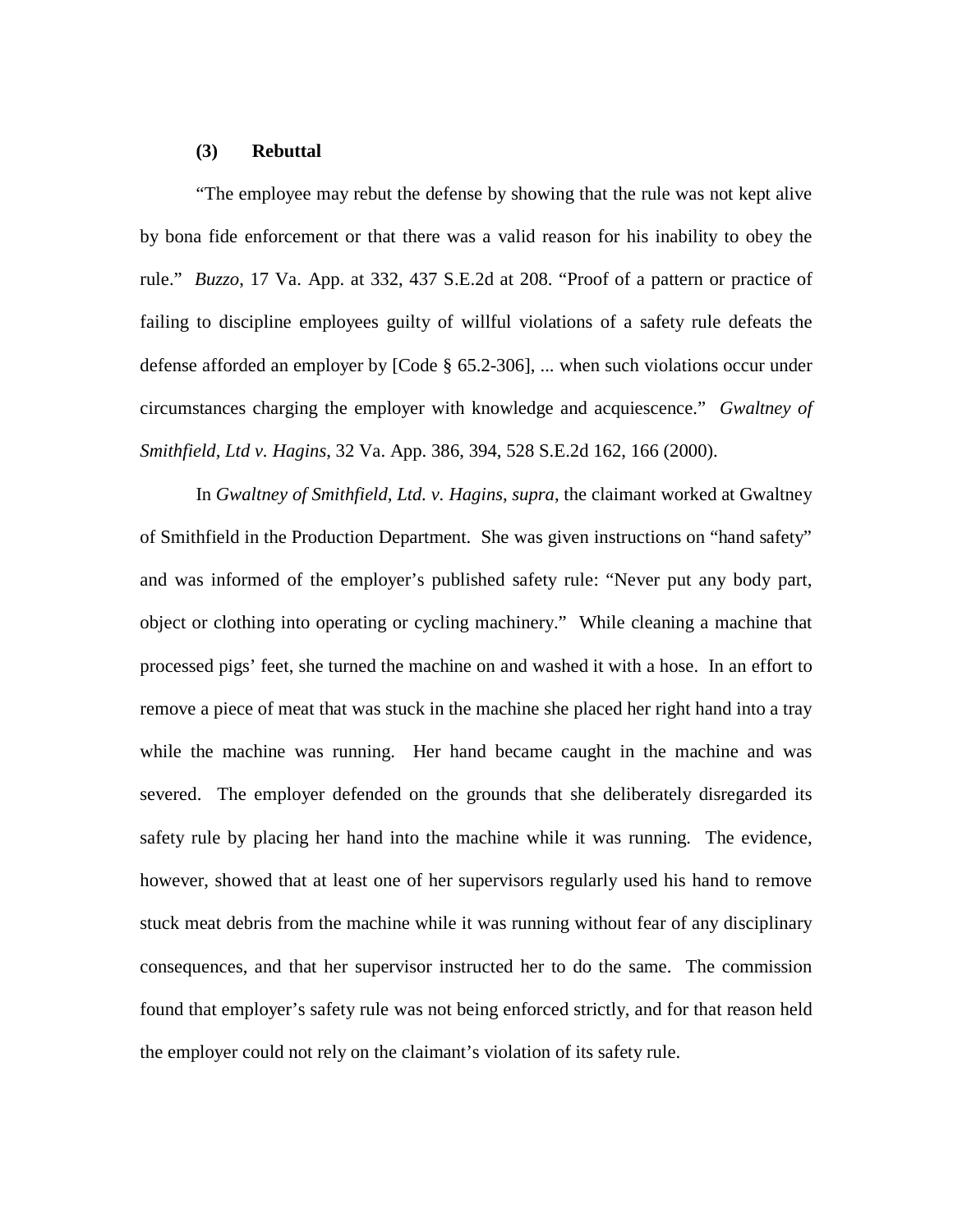In contrast, in *Pitt v. Shackleford's Restaurant*, 2012 Va. App. LEXIS 94 (Mar. 27, 2012) (unpub.), the Virginia Court of Appeals found the employer's enforcement of a safety rule sufficient. The claimant injured his hand when a meat slicer he was cleaning started up. The employer defended on the grounds that the injury occurred because the claimant was cleaning the slicer without disconnecting it from its power source. The claimant argued that the defense was not available to the employer because it failed to enforce its safety rule directing employees "never to touch this machine without training and authorization from your supervisor." The Court rejected the claimant's argument because, even though the employer did not train the claimant on a more specific safety rule requiring employees to unplug the slicer before cleaning it, that rule was posted above the machine and the claimant admitted he was aware of that rule from prior employment. *Pitt* suggests that an employee's actual knowledge of a safety rule may be sufficient to defeat a non-enforcement argument by the employee.

## **(4) Unresolved Issue**

In *Pitt v. Shackleford's Restaurant,* 2012 Va. App. LEXIS 94 (Mar. 27, 2012) (unpub.), the Court of Appeals noted that "a conflict of law appears to exist in Virginia over whether an employer bears the burden of proving strict enforcement as part of a willful-violation-of-a-safety-rule defense, or whether, once an employer establishes the willful violation of a safety rule, the burden shifts to the claimant to rebut that defense by proving employer's lack of strict enforcement. In *Peanut City Iron & Metal Co. v. Jenkins*, 207 Va. 399, 150 S.E.2d 120 (1966), the Supreme Court stated that "in order for [the employer and carrier] to prevail upon the defense of willful misconduct, on the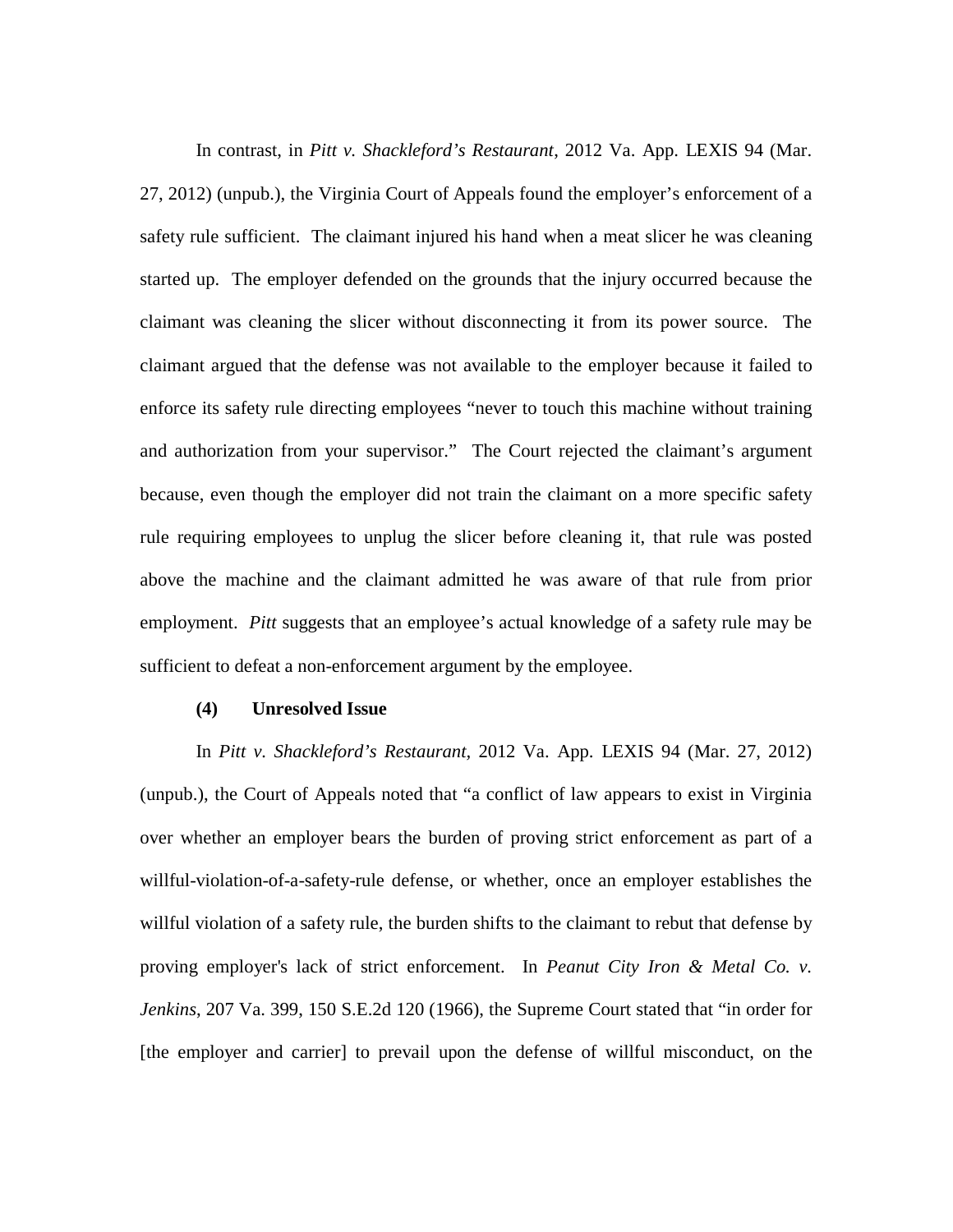grounds that claimant intentionally violated a well known safety rule, they had to show that the rule was strictly enforced by the employer." In *Buzzo, supra*, however, the Court of Appeals stated that "the employee may rebut the defense by showing that the rule was not kept alive by bona fide enforcement...." The Court in *Pitt* found it unnecessary to resolve the issue, because it found the employee's actual knowledge of the safety rule dispositive.

## **(5)** *Mouhssine v. Crystal City Laundry*

In *Mouhssine v. Crystal City Laundry*, 62 Va. App. 65, 741 S.E.2d 808 (2013), the Virginia Court of Appeals provided helpful guidance to employers in regard to the standards for enforcement of safety rules.

In *Mouhssine*, the claimant was a laundry attendant. He injured his back at work while picking up dirty towels from a laundry cart and placing them in an industrial washing machine. At the time of the injury the employer has a written safety policy which stated:

SCOPE: The policy will apply to all Laundry associates.

GENERAL: All drivers and driver's helper and any other associates that load the linen on and off the trucks must wear a back brace and safety shoe.

FAILURE TO DO SO WILL RESULT IN: (1) Verbal Warning (2) First Written Warning (3) Second Written warning with Day of Decision (4) Third Written warning with recommendation for termination.

The claimant signed the written policy, but did so only after his injury. During regular staff meetings, however, management told employees including the claimant that "it's part of your uniform and if you're moving carts or working on the washroom area or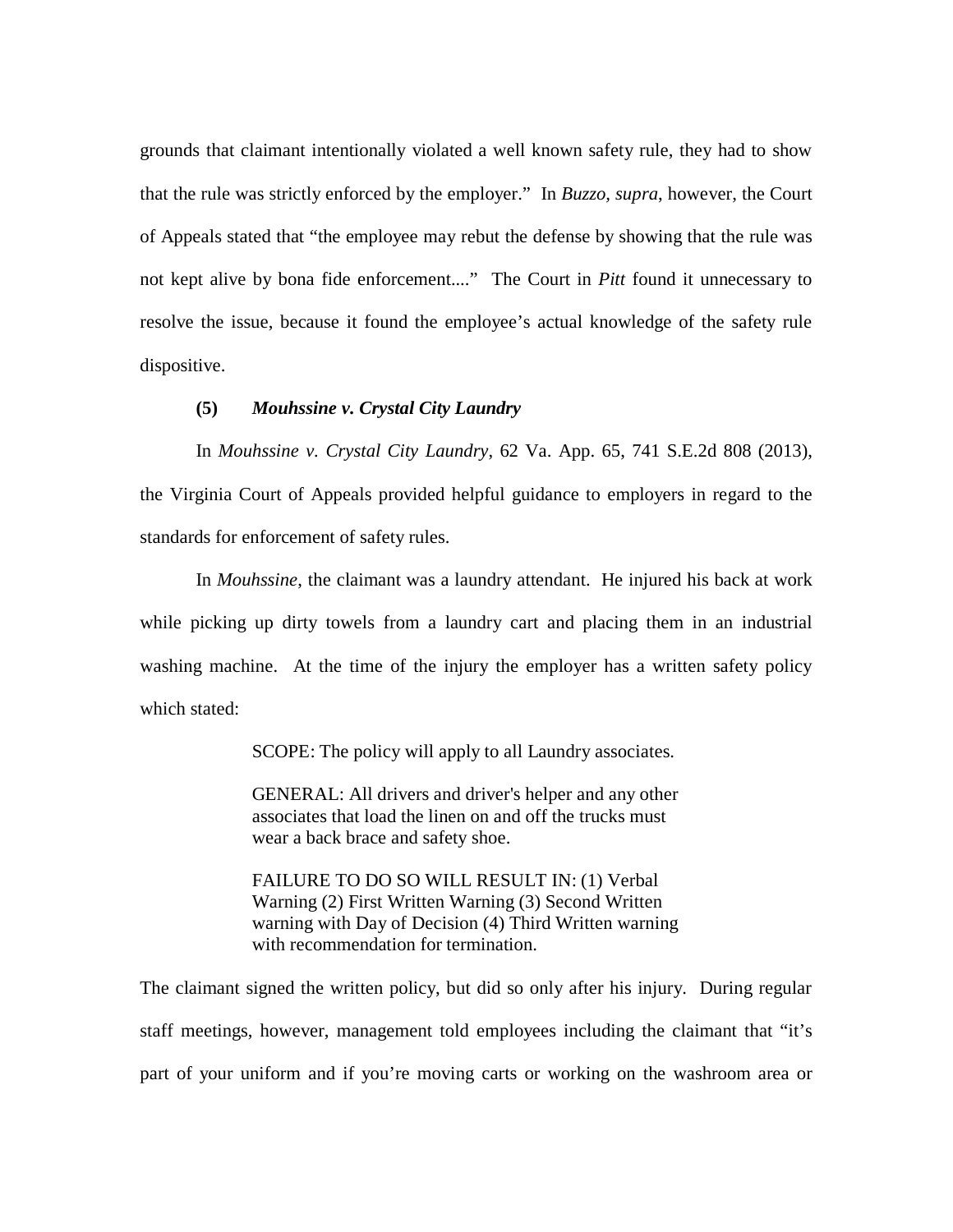working on the truck it is required to have your back brace on at all time." Furthermore, the claimant's supervisors regularly instructed him to wear a back brace when doing heavy lifting. At the time of his back injury, however, the claimant was not wearing a back brace.

The claimant filed a claim for workers' compensation seeking temporary total disability benefits for his back injury. The employer contended the claim should be denied because the claimant violated the employer's safety rule by failing to wear a back brace. The deputy commissioner found that compensation was barred because the employer proved the claimant willfully disregarded a safety rule. On review, the commission affirmed the decision of the deputy commissioner because "the claimant knew he was required to wear the back brace when lifting heavy towels as well and that the employer proved that this rule was enforced by correcting employees and telling them to wear the brace." On appeal to the Virginia Court of Appeals, the claimant did not argue challenge the commission's finding that the employer proved the statutory elements of the defense. Instead, the claimant argued that the commission erred in finding the rule was "kept alive through bona fide enforcement:"

> On brief, claimant argues that the safety rules advocated and endorsed by employer through the terms of the written policy were not enforced. In support of this argument, claimant references [the supervisor's] testimony that he observed claimant not wearing a back brace (or without one properly secured) on four to six occasions. If the disciplinary terms of the written policy had been rigidly applied in his case, claimant notes, he would have been issued multiple written warnings and would have faced recommendation for termination upon a fourth violation of the written policy. [The supervisor] testified that claimant was never given a written warning. Instead, [the supervisor]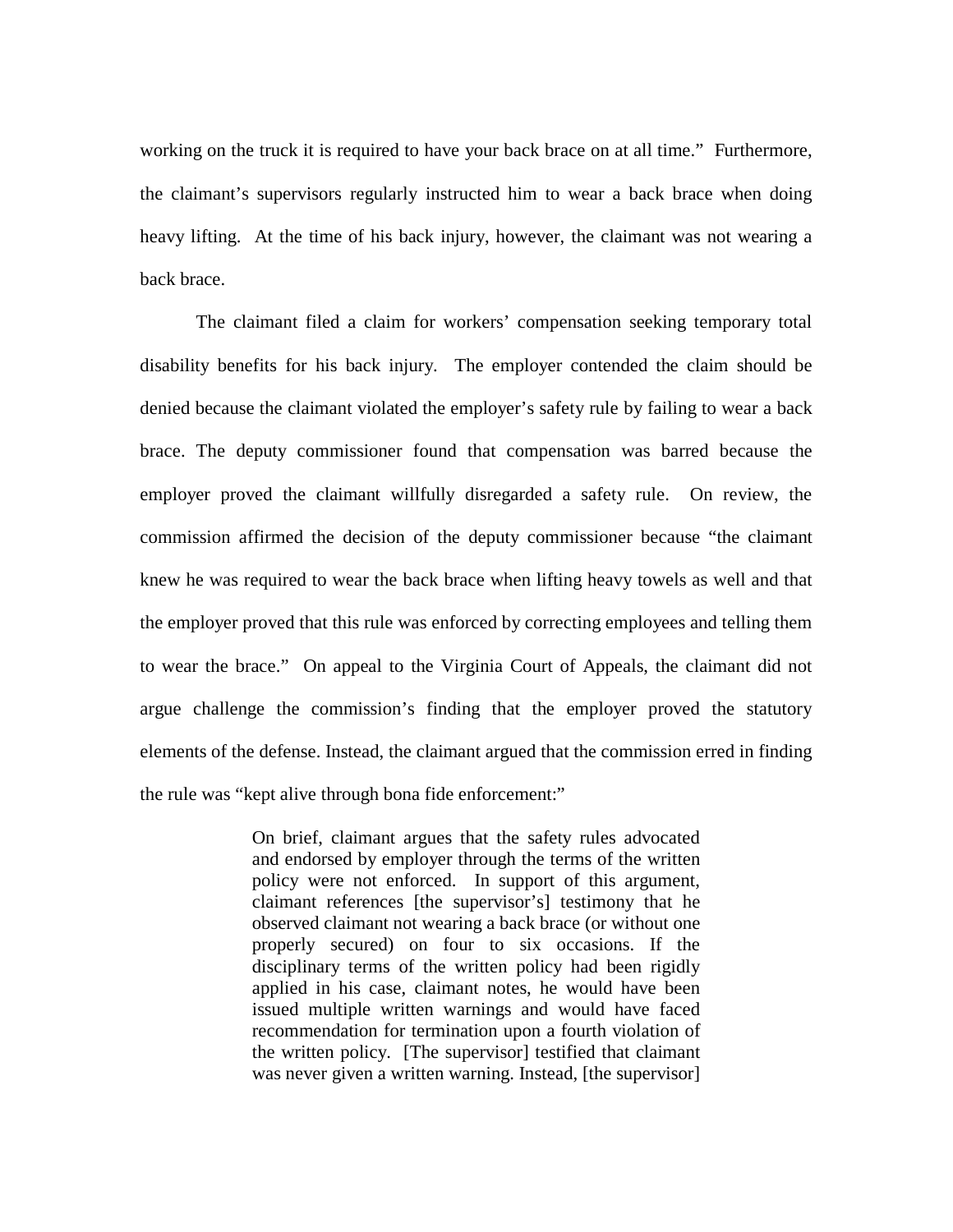testified that he would give claimant verbal instructions to wear a back brace (and he testified that claimant always complied with those instructions). According to claimant, this evidence is an explicit example of how the safety rules at the Crystal City Laundry were not kept alive by bona fide enforcement.

Addressing this argument, the Virginia Court of Appeals observed that "while the

Virginia Workers' Compensation Act (the Act) has never actually included any such language in its statutory text, Virginia's case law addressing the defense afforded to employers under Code  $\S$  65.2-306(A)(5) (and its statutory predecessors) has included consideration of whether there was 'strict enforcement' or 'bona fide enforcement' of the applicable workplace safety rules since at least 1943." As an example, the Court looked to *Peanut City Iron & Metal Co, Inc. v. Jenkins*, 207 Va. 399, 150 S.E.2d 120 (1966), in which the Virginia Supreme Court stated:

> The statutory defense of willful disobedience of safety rules or willful failure to use a safety device will succeed only if the employee is given actual (as distinguished from constructive) notice of the rule and an understanding of the danger involved in its violation, if the rule is kept alive by bona fide enforcement, and if the employee had no valid excuse for the violation.

> The most frequent ground for rejecting violation of rules as a defense, whether under the safety rule or willful misconduct defense, is lack of enforcement of the rule in practice. Habitual disregard of the rule has been made the basis of rejecting the defense.

#### \*\*\*

However, the Supreme Court's decision in *Jenkins* makes clear that the purpose of the enforcement of workplace safety rules analysis is to consider the employer's efforts to achieve its employees' compliance with the workplace safety rule - not necessarily to focus on any specific punishment given to a particular employee who has failed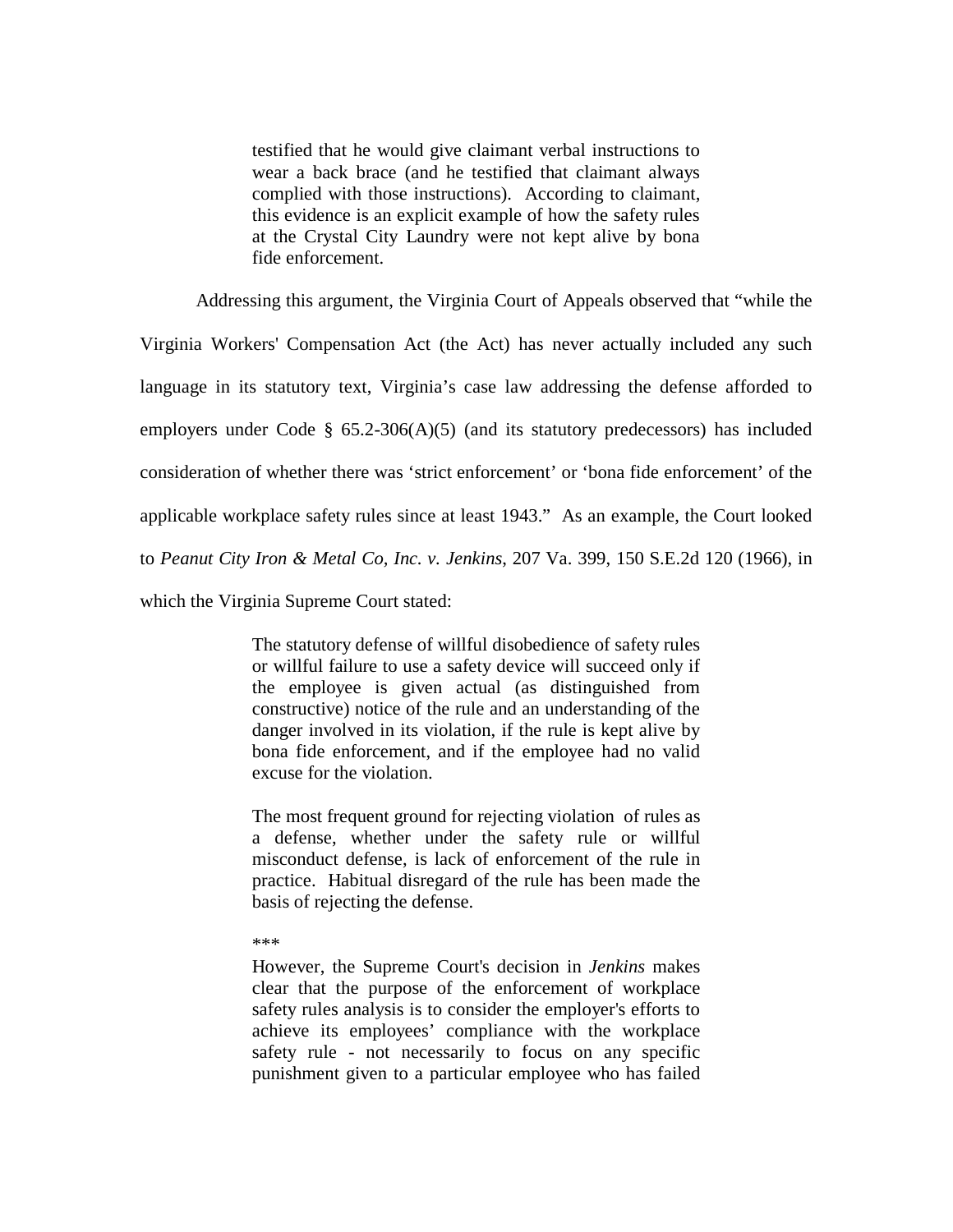to comply. .... In this context, "strict enforcement" does not necessarily mean "harsh enforcement." Indeed, in *Jenkins*, the Supreme Court held that the commission erred as a matter of law when it found that "the work rule was not strictly enforced because no punishment or penalty was assessed against claimant for his known violations of it."

There, Jenkins worked for a company that salvaged junk cars, and this company instructed its employees "that before an automobile was dismantled with a blow torch air holes were to be made" by puncturing the gas tank with an axe or pick. This puncture rule was "preached" to Jenkins and other workers because "punctured gas tanks merely burn and do not explode." Even though Jenkins was aware of the puncture rule, the company's president observed Jenkins on several occasions begin dismantling vehicles without having made the required puncture holes. On each occasion, the president would require Jenkins to make the correct puncture holes before proceeding - but the president "did not dock Jenkins' salary or suspend him from work" (and there is no mention of any written reprimands). Following Jenkins' injury (which occurred while he was again violating the puncture rule), the commission found that the employer's proof of the defense that Jenkins willfully breached the puncture rule was "negated and rendered inapplicable as a defense herein in that evidence of repeated known violations by this employee in the past were without punishment or penalty of any kind except oral reprimand" by the employer.

It was in this context that the Supreme Court, however, reversed the commission and held that the issue of whether a workplace safety rule was strictly enforced by the employer is a mixed question of law and fact. The Supreme Court then held that the commission misapplied the law by focusing on the lack of any "punishment or penalty that was assessed against claimant for his known violations of it." The Supreme Court instead referenced decisions from other states that considered whether "the employer connived at and waived the violation" of its workplace safety rule or virtually abrogated the rule by failing to enforce it." At the heart of the matter, the Supreme Court concluded in *Jenkins*, there was "a conscientious, bona fide effort on behalf of the employer to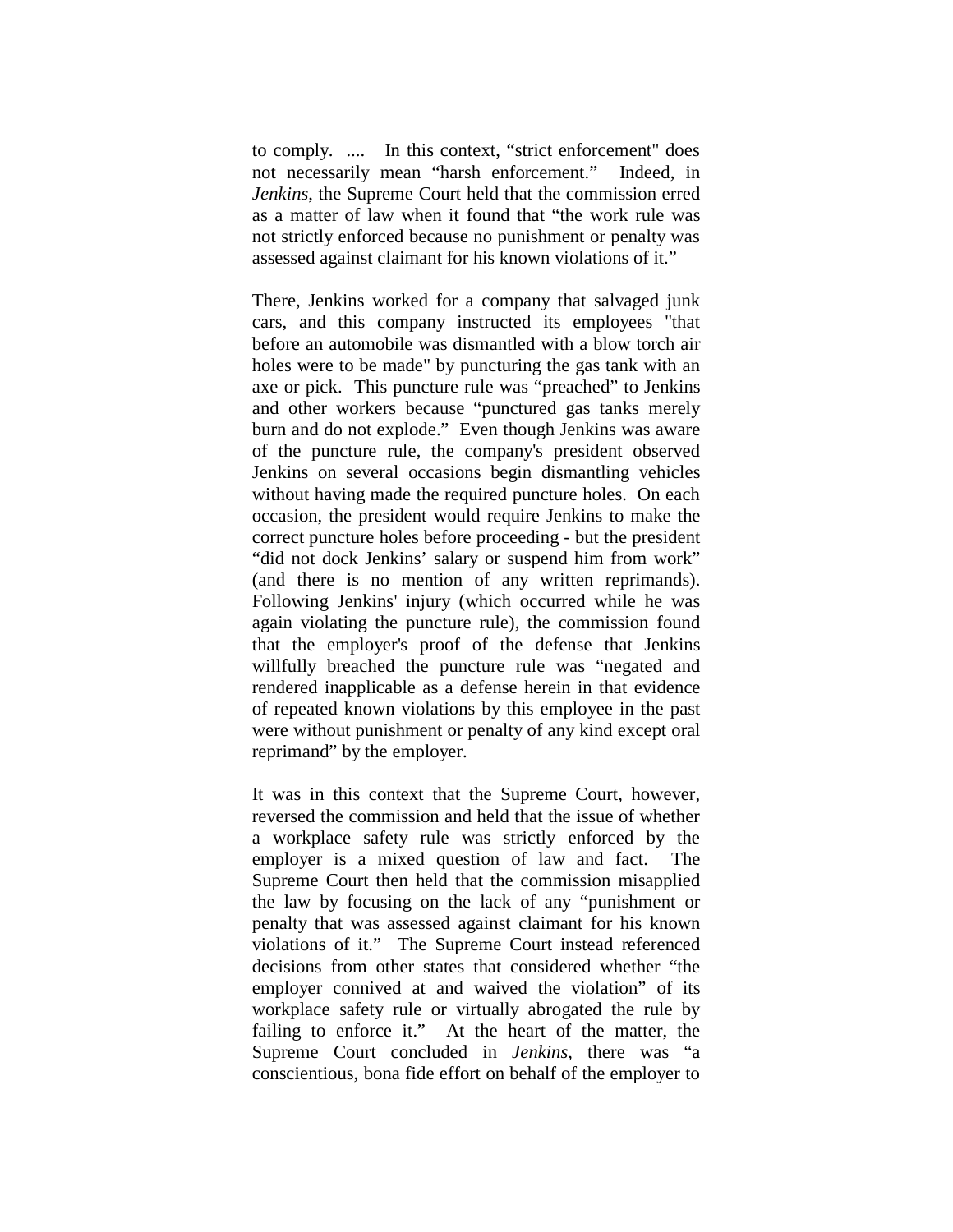require claimant and the other employees to fully comply with the rule at all times."

Applying these principles in *Mouhssine*, the Court of Appeals found that the commission correctly found that the employer proved that its safety rule was enforced "by correcting employees and telling them to wear the brace" and that in so doing the employer "made a bona fide effort to require claimant and its other laundry employees to comply with the back brace rule." As in *Jenkins*, the Court of Appeals observed, "[the] employer's work rule had not fallen into disuse; it was not so treated by employer as not to be controlling upon the employees, and [the] employer had not condoned or acquiesced in its violation." Under *Jenkins*, the Court of Appeals observed, "the fact that claimant was never issued a formal penalty by his direct supervisor or by any other supervisor simply does not control the outcome of this case as a matter of law."

*Mouhssine v. Crystal City Laundry* makes it clear that employers are not deprived of discretion in enforcing their safety rules, provided their efforts at enforcement are bona fide. This does not mean that employers should not follow their own safety rules, and indeed they should. However, the most appropriate means of enforcement mat vary depending on the circumstances, and under Mouhssine employers may exercise reasonable discretion on selecting the means most appropriate under each particular circumstance.

# **8. REFUSAL OF VOCATIONAL REHABILITATION**

Under Virginia Code section 65.2-603(B), "the unjustified refusal of the employee to accept such medical service or vocational rehabilitation services when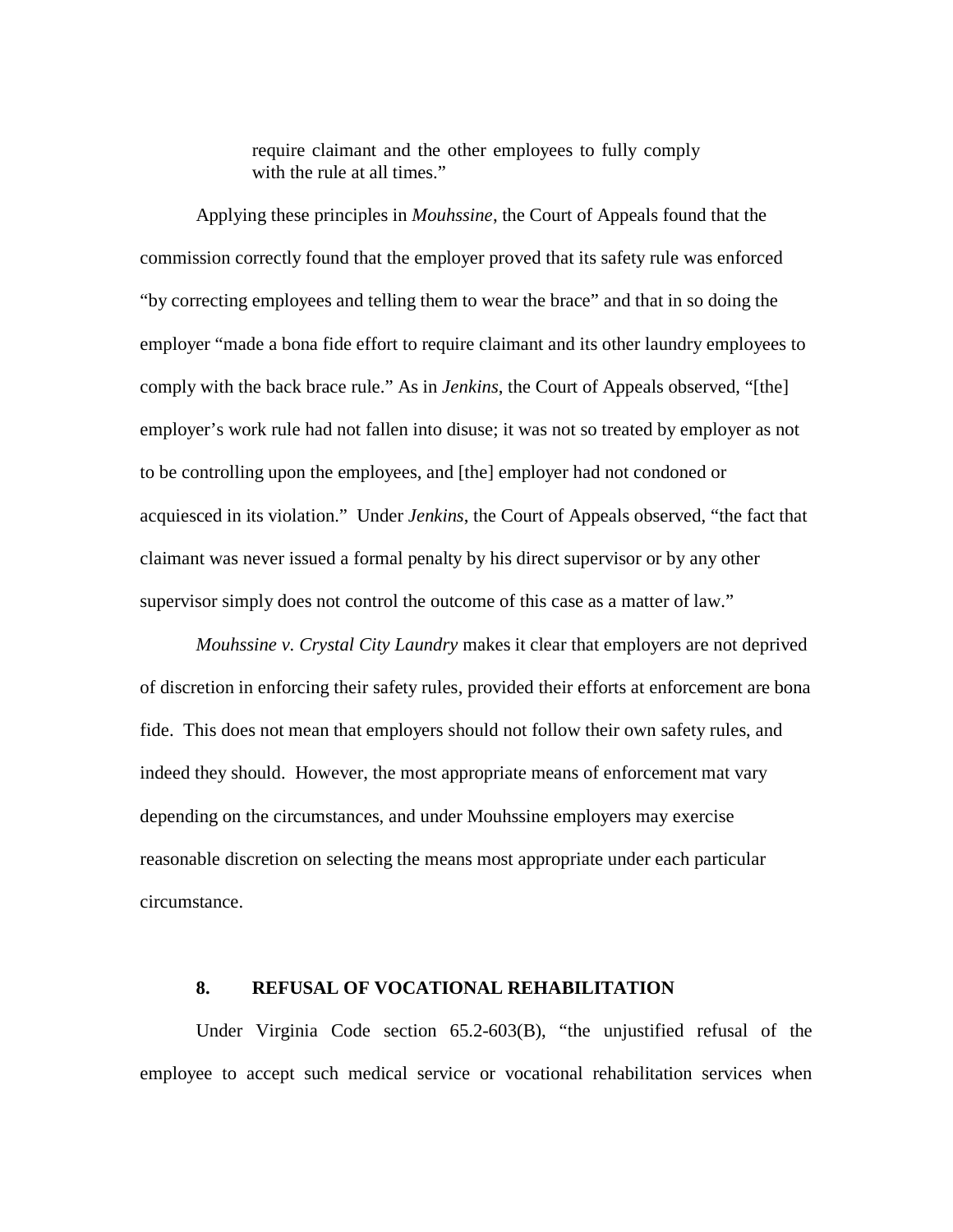provided by the employer shall bar the employee from further compensation until such refusal ceases and no compensation shall at any time be paid for the period of suspension unless, in the opinion of the Commission, the circumstances justified the refusal. In any such case the Commission may order a change in the medical or hospital service or vocational rehabilitation services."

In *Ilg v. United Parcel Service, Inc*., 284 Va. 294 (2012), the claimant was a delivery truck driver who fell from his truck while at work. He filed a claim for benefits for "injury to his right hand and right knee." The employer accepted the claim as compensable and voluntarily paid benefits. They executed several agreements to pay benefits, each of which listed the injury as "pain in right knee" but did not mention the injury to his right hand, and the Commission issued an order approving those agreements. Subsequently, a physician prepared fitness for duty evaluations for the claimant, one of which found him fit for restricted medium duty work because of "knee pain," and the other finding him unable to work in any capacity because of "R knee / R hand." The physician also opined that the condition of his hand was worsened by work hardening therapy the claimant was undergoing. Based on the evaluation finding him able to perform medium duty work, the employer directed him to participate in vocational rehabilitation. The claimant refused to participate in vocational rehabilitation on the grounds the other evaluation found him unable to work in any capacity.

Based on that refusal, the employer filed a change in condition application with the Commission seeking to suspend the claimant's benefits pursuant to Virginia Code section 65.2-603(B) for unjustifiably refusing to participate in vocational rehabilitation.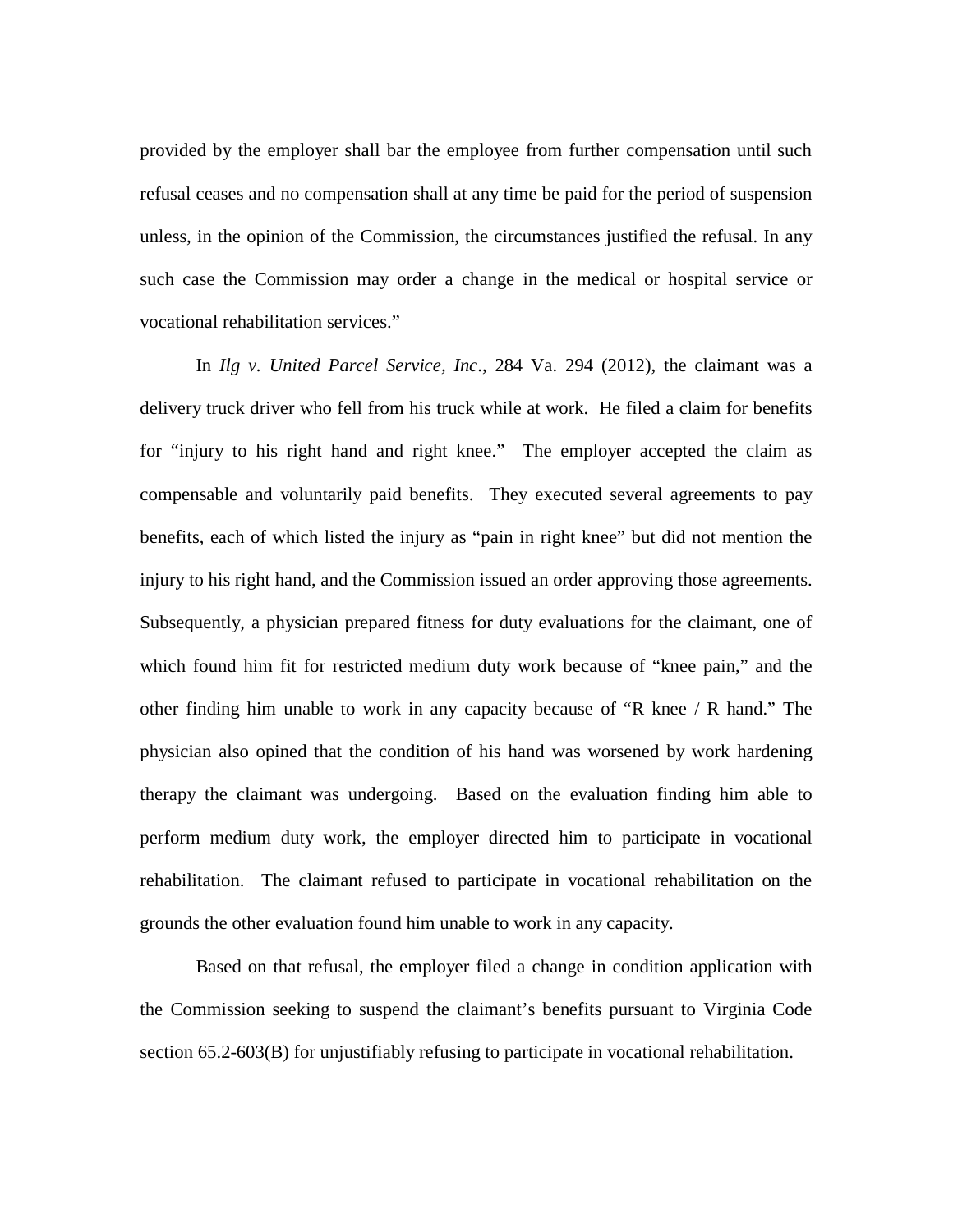A senior claims examiner denied the application, and the Commission upheld that denial. The Court of Appeals, relying on *American Furniture Co. v. Doane*, 230 Va. 39 (1985), reversed, holding that the Commission had awarded benefits for the injury to the claimant's knee but not the claimant's hand, and that "a medical condition not causally related to the work-related accidental injury *for which benefits were originally awarded* could not serve as the basis for the employee refusing to cooperate with vocational rehabilitation." On remand, the deputy commissioner held that the claimant had justifiably refused to cooperate with vocational rehabilitation because he suffered from a total disability. The Commission reversed, concluding that allowing the claimant to use his hand injury to justify his refusal would unlawfully convert the proceeding from one under section 65.2-708 (review of award on change in condition) to a proceeding under section 65.2-704 (award by Commission). The employer appealed this decision to the Court of Appeals, which affirmed the decision of the Commission suspending benefits.

On appeal, the Virginia Supreme Court framed the issue as whether the Commission and the Court of Appeal correctly concluded that "an employee may not assert a medical condition not causally related to the work-related accidental injury for which benefits were originally awarded as the basis for the employee refusing to cooperate with vocational rehabilitation." The Court first restated its holding in *American Furniture Co. v. Doane, supra,* on which the Commission and the Court of Appeals relied:

> In *Doane*, the employee was awarded temporary total disability for a back injury arising out of and in the course of employment. After a deputy commissioner found that an arm impairment which prevented the employee from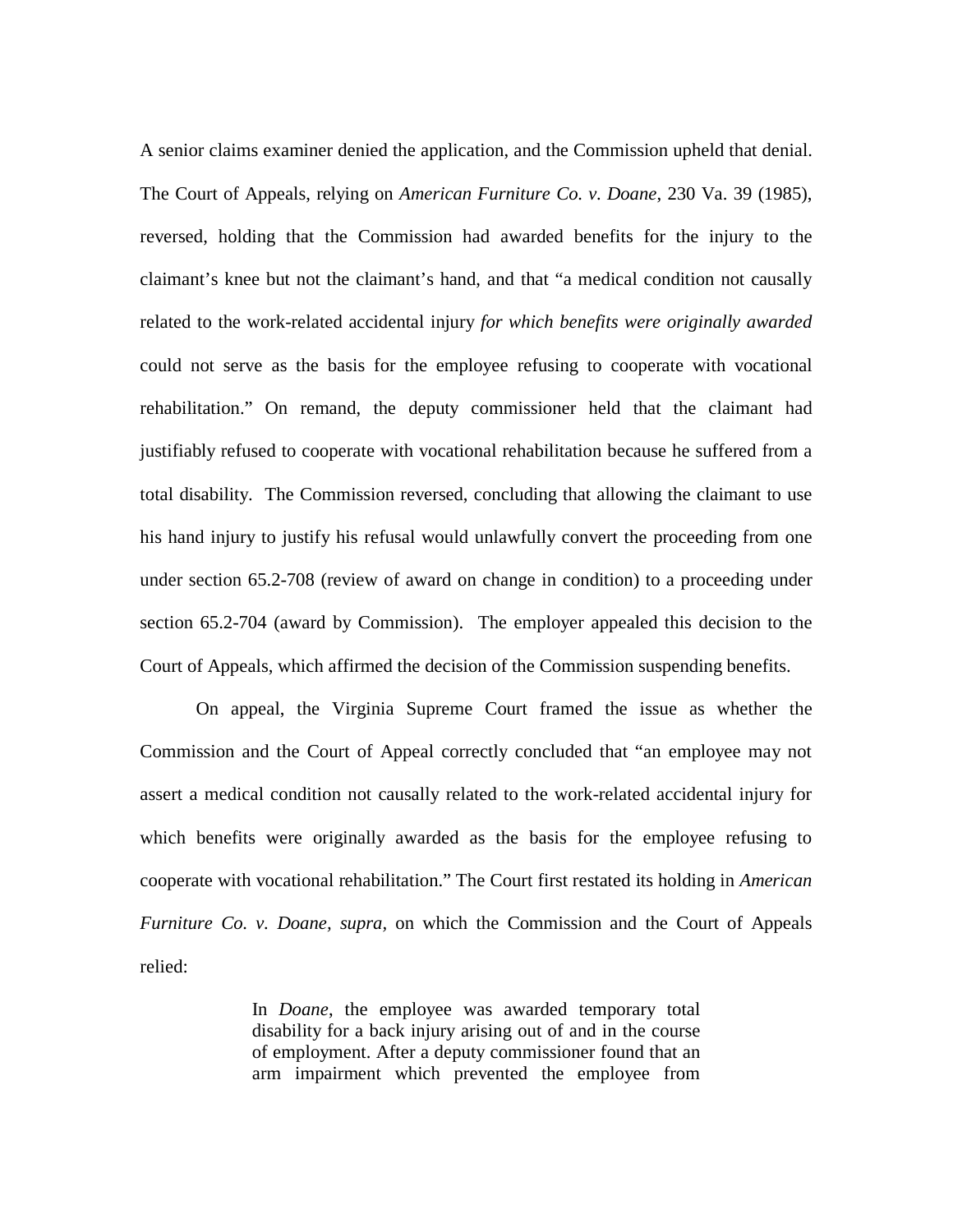performing selective employment was not causally connected to the industrial accident for which an award of benefits had been made, the employee's compensation was suspended because of her unjustified refusal of selective employment. The Commission reinstated benefits, concluding that the offered selective employment must be within the employee's capacity at the time offered, regardless of whether that capacity was affected by an unrelated injury.

Reversing the Commission, we held that employment suitable to an employee's capacity meant employment within the employee's residual capacity resulting from the industrial accident because an employer is liable for the condition of an employee resulting from an industrial accident. But an employer is not liable for conditions not causally related to the employee's work. Thus, we concluded that an employer, therefore, is absolved of liability for compensation if the employee refuses selective employment because of a physical condition unrelated to the original industrial accident and arising since the accident.

The Supreme Court then distinguished *Doane* from *Ilg*:

Our focus in *Doane* was on whether the employee's asserted justification for refusing selective employment was a condition causally related to the original industrial accident, not whether it arose from the specific injury described in the award of compensation benefits which the employer sought to suspend. The rationale of *Doane* does not resolve the inquiry in this case because Ilg's asserted justification for refusing to participate in vocational rehabilitation is not "unrelated to the original industrial accident." Indeed, both UPS and the Commission were aware from his original application that Ilg claimed benefits for "injury to right hand and right knee" resulting from the industrial accident.

In contrast, the Court explained, "under the facts presented here, the inquiry is whether it was necessary for Ilg to first obtain an award of benefits under Code § 65.2-704 for his hand injury in order to assert a disability arising from that injury as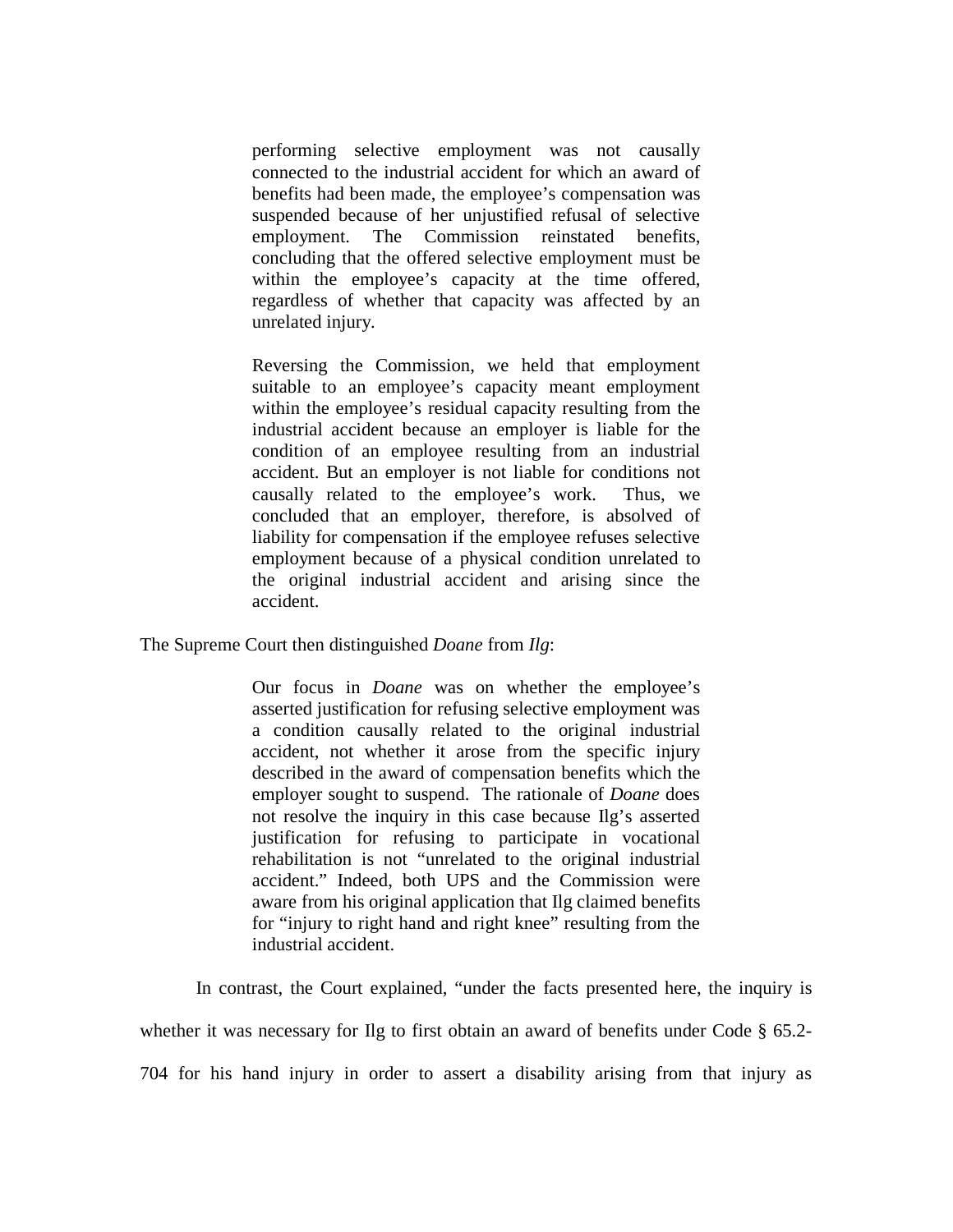justification for refusing to accept and participate in vocational rehabilitation offered under an earlier award of benefits for his knee injury arising from the same industrial accident." The Court acknowledged that "previously, we have not had occasion to address a case in which the issue presented was whether an employee receiving workers' compensation benefits for partial or total disability has unjustifiably refused to participate in vocational rehabilitation offered by the employer under Code § 65.2-603." The Court answered the question presented as follows:

> There are obvious differences between what may be reasonably expected of the employee to participate in vocational rehabilitation and that which may be reasonably expected when selective employment is offered by the employer under Code § 65.2-510. Nevertheless, in *Doane* and subsequently in [*Ballweg v. Crowder Contracting Co*., 247 Va. 205 (1994)], we stressed that when an employer offers selective employment to an injured employee suitable to his residual capacity, the burden of persuasion shifts to the employee to show justification for refusing the offer. *We are of opinion that this principle is equally applicable to cases involving the refusal to participate in vocational rehabilitation offered under Code § 65.2-603.*

> In the present case, Ilg had filed a claim with the Commission for injuries to his right knee as well as his right hand. UPS accepted that claim and voluntarily paid disability benefits to Ilg. Dr. Peyton provided UPS with his medical opinion that Ilg was "unable to work in any capacity" because of injuries to his right knee and right hand. Ilg sought to justify his subsequent refusal to participate in vocational rehabilitation based on his hand injury. *Under such circumstances, it would be the height of form over substance to find that an asserted injury related to the industrial accident for which benefits have been awarded cannot justify the employee's refusal of the employer's offer of selective employment or of vocational rehabilitation unless that injury is also the subject of a prior award pursuant to Code § 65.2-704.*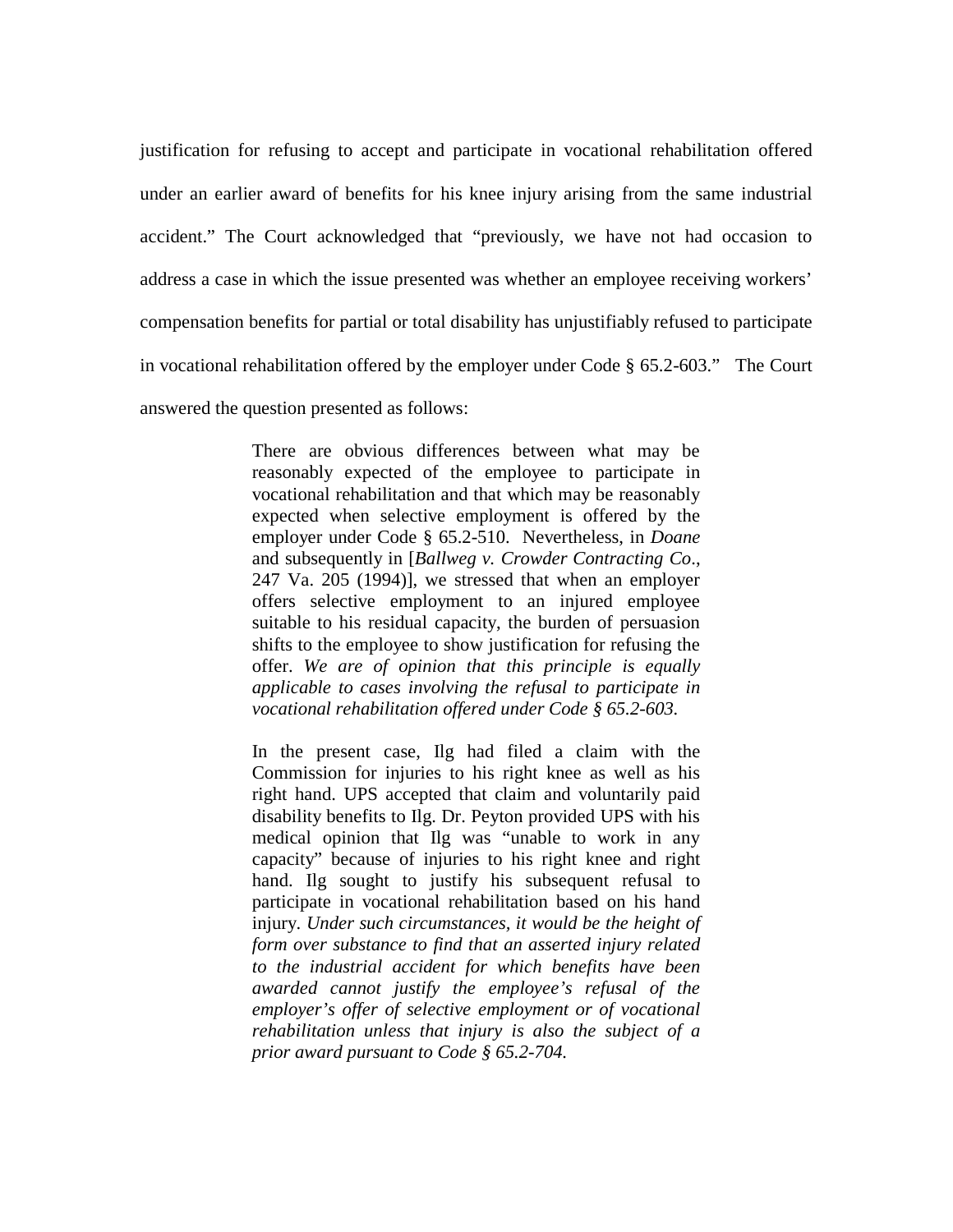The Court therefore remanded the case to the Court of Appeals, for remand to the Commission for an evidentiary proceeding at which the burden will be on the claimant to show that his refusal to participate in vocational rehabilitation was justified in light of his hand injury. The Court specifically declined to express any opinion as to whether the claimant might have been or might be entitled to request a Code § 65.2-704 proceeding to determine if he is entitled to compensation for the injury to his hand.

## **III. THE EXCLUSIVE REMEDY DOCTRINE**

The exclusive remedy doctrine can provide an employer with a defense to tort liability for a work-related injury, occupational disease or death.

## **1. General Rule**

The Virginia Workers' Compensation Act provides the exclusive remedy for an

employee who suffers an injury, illness or death covered by the Act. The Act provides:

The rights and remedies herein granted to an employee when his employer and he have accepted the provisions of this title respectively to pay and accept compensation on account of injury or death by accident shall exclude all other rights and remedies of such employee, his personal representative, parents, dependents or next of kin, at common law or otherwise, on account of such injury, loss of service or death.

Va. Code § 65.2-307(A). An employee is precluded from bringing a common law action against an employer for such injuries or illnesses. *Butler v. Southern States Coop., Inc*., 270 Va. 459, 465, 620 S.E.2d 768, 772 (2005) ("when an employee sustains such an injury, the Act provides the sole and exclusive remedy available against the employer").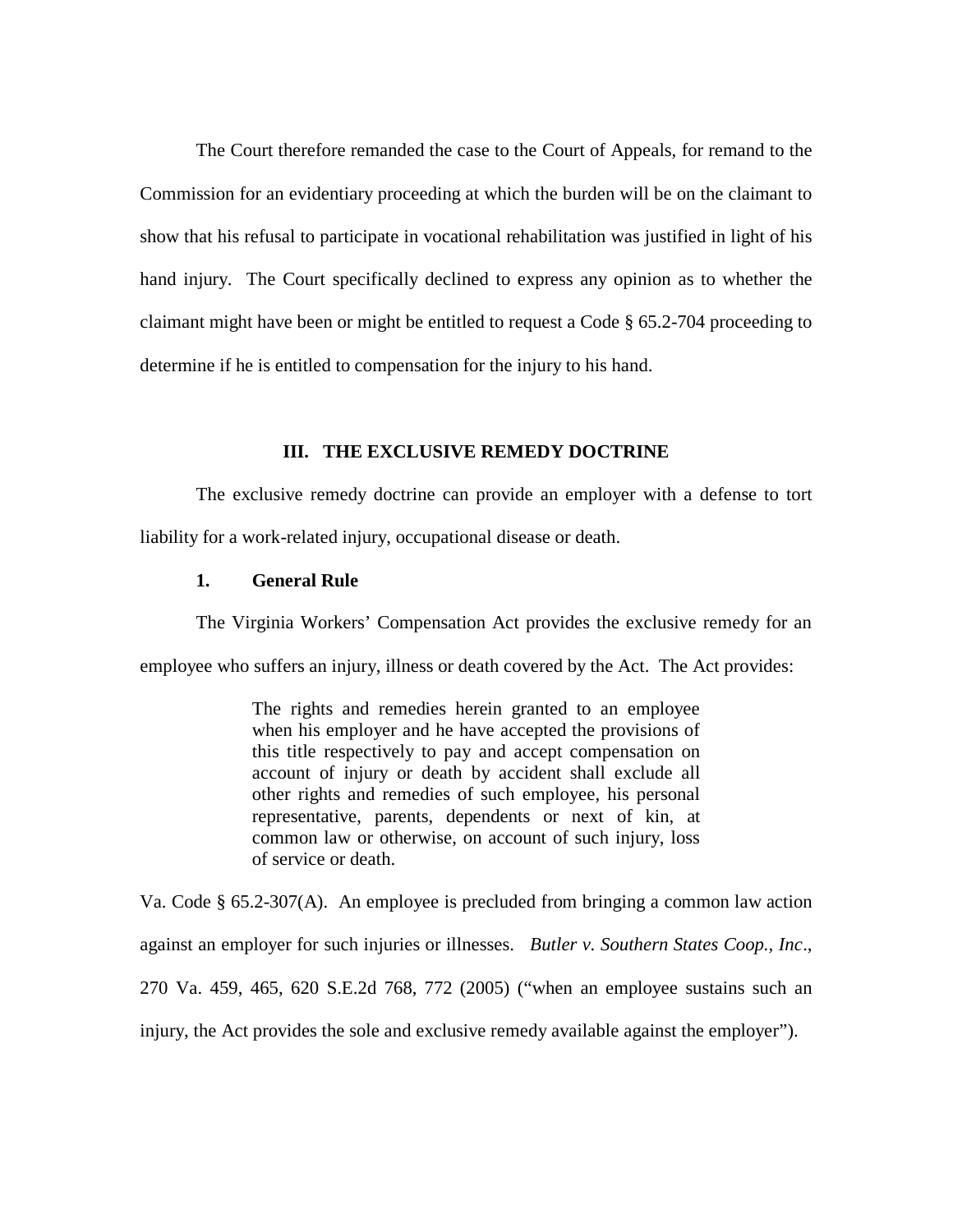#### **2. Compensability Does Not Determine Exclusivity**

In *Giordano v. McBar Industries, Inc*., 284 Va. 259, 729 S.E.2d 130 (2012), the Virginia Supreme Court made it clear that whether the Act is the exclusive remedy for an injury is not determined by whether the injury is compensable. The exclusivity of the Act is an independent determination, and the Act may be an employee's exclusive remedy even if the injury is not compensable.

In *Giordano*, Scott Giordano was employed by McBar Industries, Inc., which was the general contractor on a construction project involving the erection of a multi-story building. McBar used a number of subcontractors, including drywall subcontractor A. Bertozzi, Inc., which hired Virginia Builder's Supply, Inc. to deliver the drywall. Giordanno was killed when the building collapsed as a result of Virginia Builder's Supply placing two tons of drywall it was delivering onto the second floor of the building. Giordano's ex-wife, Martha, filed a worker's compensation claim against McBar, Bertozzi, Virginia Builder's Supply and others. The Commission found Martha was not entitled to workers' compensation benefits because she was not a dependent. Martha then filed a wrongful death action against the defendants, who in response filed pleas in bar asserting worker's compensation was Martha's exclusive remedy. Martha opposed the pleas in bar on the grounds the Commission had held Giordanno's death was non-compensable.

The Virginia Supreme Court rejected Martha's argument, stating, "contrary to Martha's argument, the applicability of the Act does not turn on the compensability of the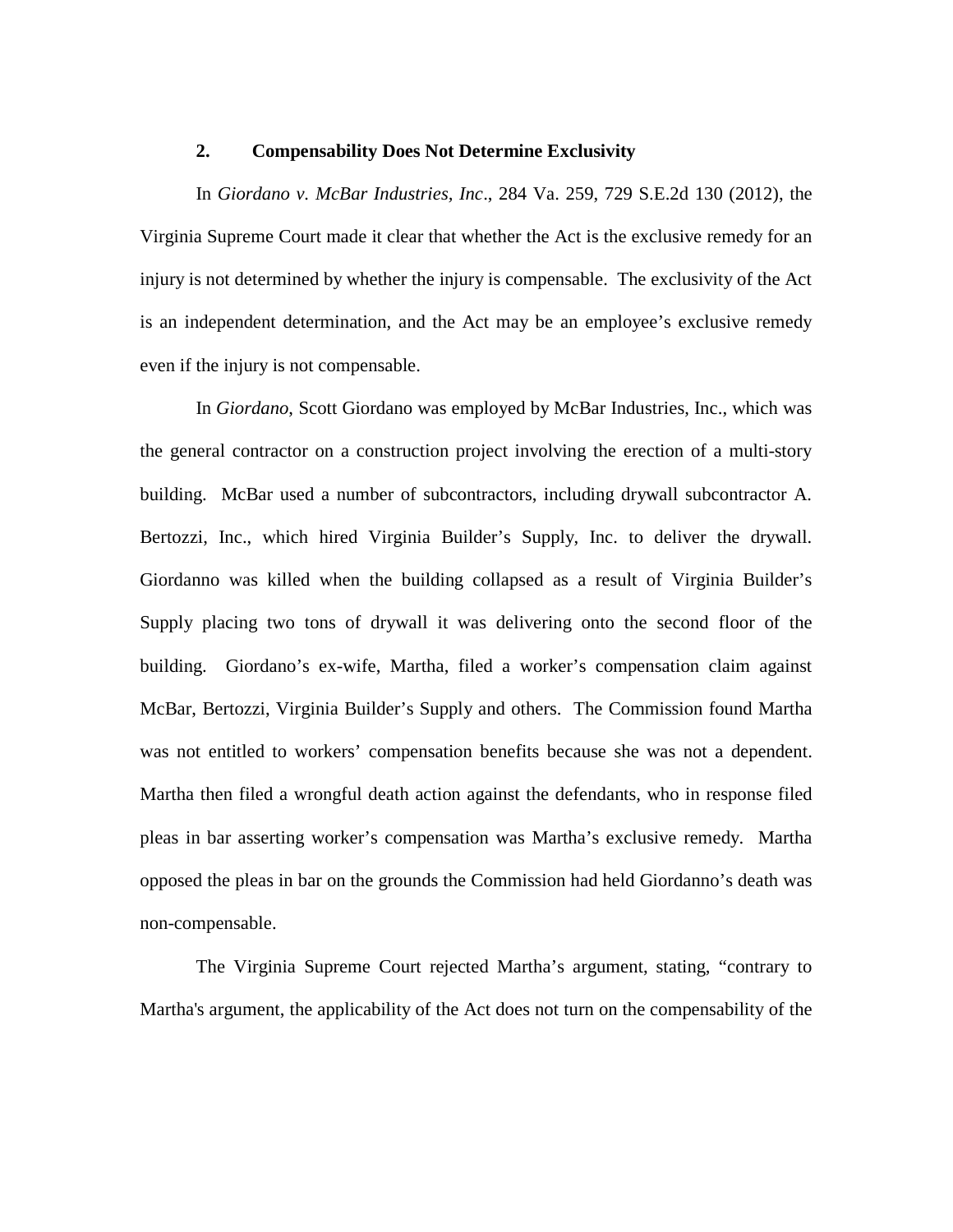claim. Rather, the compensability of the claim turns, in part, on the Act's applicability."

*Giordano*, 284 Va. at 264, 729 S.E.2d at 133. The Court explained:

A particular claim may be non-compensable [under the Act] for one of two reasons: (1) it does not fall within the purview of the Act, or (2) while within the purview of the Act, certain defenses preclude recovery. ....

A successfully asserted defense under the Act may render a particular claim non-compensable; however, there is a significant difference between a claim arising within the purview of the Act that is subject to defenses and a claim that is not within the purview of the Act at all. In the former case, there is no recourse to common law remedies; in the latter case, there is.

*Id*., 284 Va. at 264, 729 S.E.2d at 133. Applying those principles to the claim of McBar,

the Court stated:

In the present case, it is undisputed that Scott was an employee of Mc Bar and that his death was caused by an accident that occurred in the course of and arose out of his employment with McBar. Clearly, the Act applies and the defense asserted by McBar before the Commission, that Martha was not a dependent, merely rendered the claim non-compensable. As the Act applies, so must the exclusivity provision.

*Id*., 284 Va. at 266, 729 S.E.2d at 134.

# **3. Strangers to the Business**

The exclusivity of the Act does not apply to a common law action for an

employee's injury against a party which is a "stranger to the business." *Stone v. Door-*

*Man Mfg. Co*., 260 Va. 406, 412, 537 S.E.2d 305, 307-08 (2000).

The remedies afforded the employee under the act are exclusive of all his former remedies within the field of the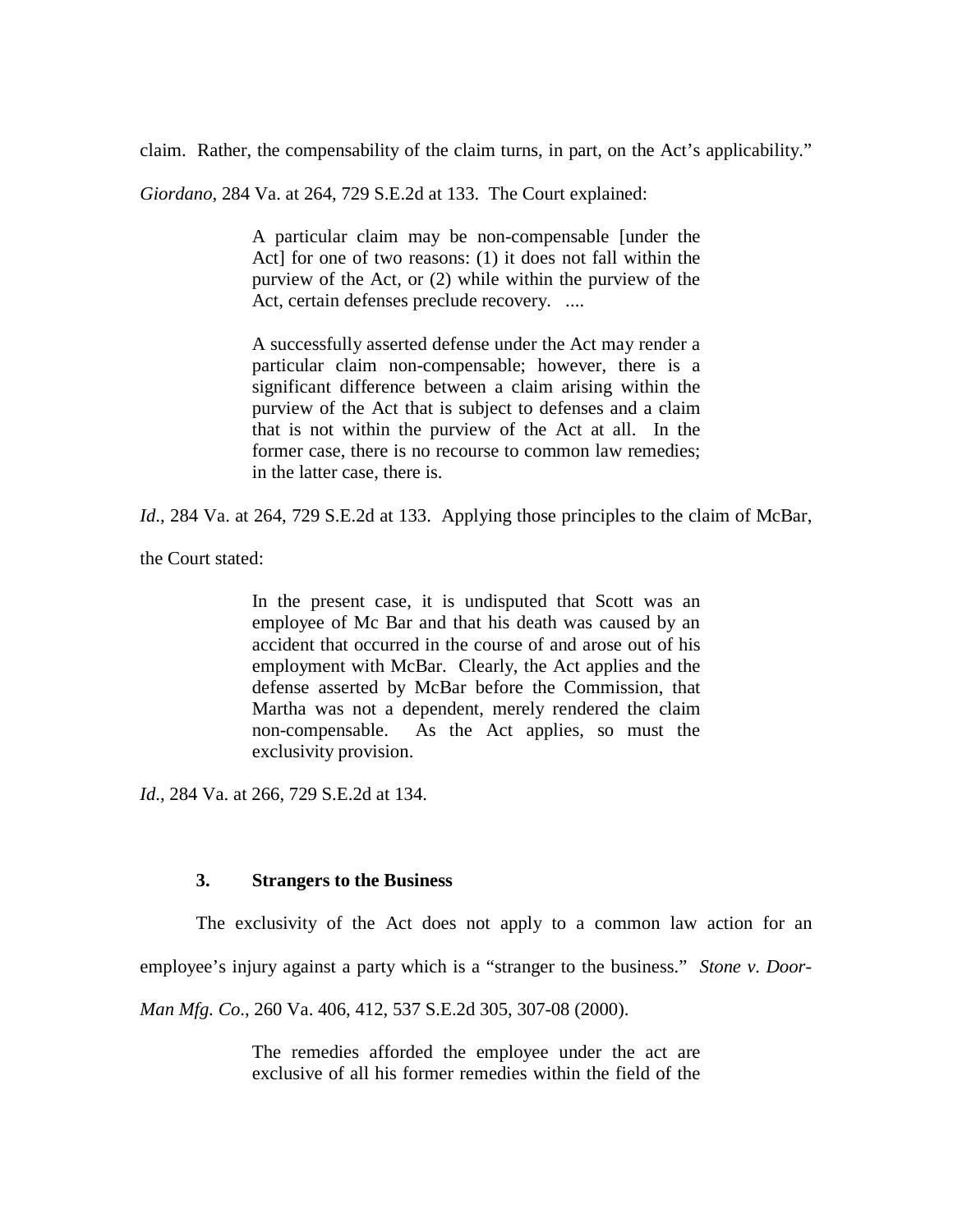particular business, but the [A]ct does not extend to accidents caused by strangers to the business. If the employee is performing the duties of his employer and is injured by a stranger to the business, the compensation prescribed by the act is available to him, but that does not relieve the stranger of his full liability for the loss....

*Feitig v. Chalkley*, 185 Va. 96, 102, 38 S.E.2d 73, 75-76 (1946).

Whether a third party is a stranger to the business of the employer depends on the relationship between the employer and the third party and the context in which the relationship arises. For example, in *Bosher v. Jamerson*, 207 Va. 539, 151 S.E.2d 375 (1966), the plaintiff, Norvell Jamerson, was injured while working at a construction site of his employer, general contractor Re-Com Corporation. As part of the construction project, Re-Com was required to install a six inch sand base under a concrete floor. Re-Com ordered the sand from Southern Materials. Southern Materials had two methods of providing the sand, the first being for its customer to pick up the sand at its job site, and the second being for Southern Materials to deliver the sand to the customer's job site and dump or spread it as directed by the customer. Re-Com chose the second method. Southern Material hired Alton Bosher, the owner of a dump truck, to deliver the sand, and Bosher's employee, Fred Granderson, delivered it and spread it to a depth of six inches using chains with which the truck was equipped for that purpose. The Re-Com superintendent directed the movement of the truck by Granderson. Jamerson was struck by the truck and injured while it was maneuvering to dump and spread the sand. Jamerson received workers' compensation benefits from Re-Com, and sued Bosher for negligent injury by Granderson. Bosher argued that Jamerson's negligence action was barred by the exclusivity provisions of the Act. The Virginia Supreme Court stated: "The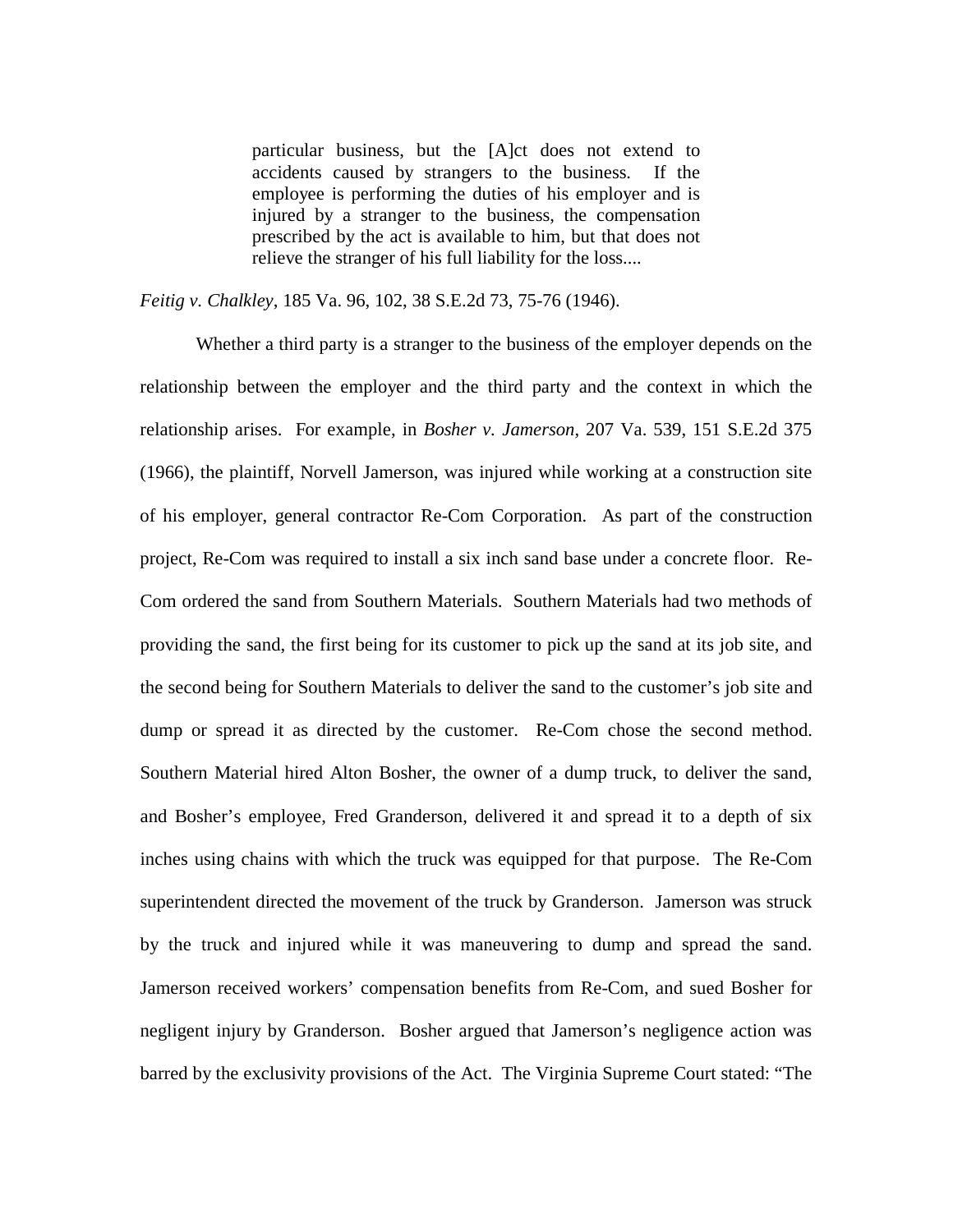test is whether at the time of the accident Granderson was performing work on behalf of his employer, Bosher, that was part of the trade, business or occupation of Jamerson's employer, Re-Com Corporation. If Granderson was performing such work, Bosher, though an independent contractor, is not an 'other party' [within the meaning of former Va. Code § 65.38] against whom Jamerson's right of action is preserved under the Workmen's Compensation Act, and Jamerson's right to recover for the injury is limited to the compensation provided under the Act." The Court found that the Act barred the common law action against Bosher, explaining:

> In this case, Re-Com's contract with Reynolds required it to lay a six-inch sand base over the foundation area. Bosher, who undertook to deliver the sand ordered by Re-Com, was obligated to "spread [the sand] at such location and in such manner as directed by purchaser [Re-Com] or his representative on the job site." Furthermore, Bosher's driver Granderson was instructed "to deliver, dump, or spread as directed by the Re-Com supervisor." Granderson was engaged in the spreading operation inside the foundation area, as directed by the Re-Com supervisor, when he struck and injured Jamerson. At that time, Granderson was performing work that was part of the trade, business or occupation of Re-Com.

*Bosher v. Jamerson*, 207 Va. 542-43, 151 S.E.2d at 377.

In *Giordano v. McBar Industries, Inc*., 284 Va. 259, 729 S.E.2d 130 (2012), in contrast, the Virginia Supreme Court reached a different conclusion. In this case, Scott Giordano was employed by McBar Industries, Inc. McBar was the general contractor on a construction project involving the erection of a multi-story building. McBar used a number of subcontractors, including drywall contractor A. Bertozzi, Inc. Bertozzi hired Virginia Builder's Supply, Inc. to deliver the drywall. Virginia Builder's Supply